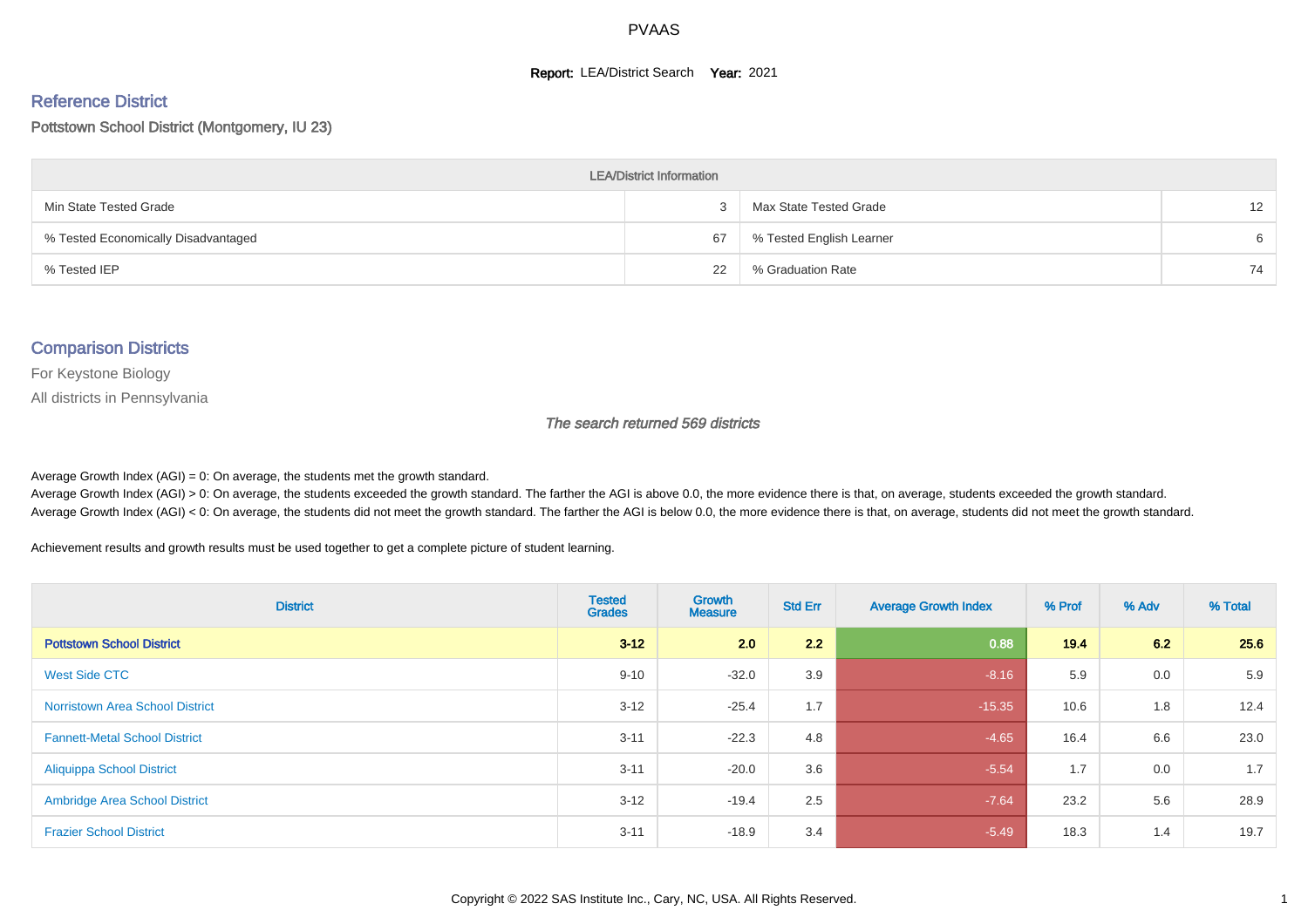| <b>District</b>                                    | <b>Tested</b><br><b>Grades</b> | Growth<br><b>Measure</b> | <b>Std Err</b> | <b>Average Growth Index</b> | % Prof | % Adv   | % Total |
|----------------------------------------------------|--------------------------------|--------------------------|----------------|-----------------------------|--------|---------|---------|
| <b>Pottstown School District</b>                   | $3 - 12$                       | 2.0                      | 2.2            | 0.88                        | 19.4   | 6.2     | 25.6    |
| <b>Big Beaver Falls Area School District</b>       | $3 - 11$                       | $-17.9$                  | 2.8            | $-6.27$                     | 9.4    | 2.8     | 12.2    |
| <b>Muhlenberg School District</b>                  | $3 - 10$                       | $-17.8$                  | 1.9            | $-9.34$                     | 12.4   | 4.6     | 17.0    |
| <b>York City School District</b>                   | $3 - 12$                       | $-17.7$                  | 1.8            | $-10.05$                    | 3.2    | 0.7     | 3.9     |
| <b>Cheltenham School District</b>                  | $3 - 11$                       | $-17.6$                  | 2.0            | $-8.74$                     | 24.4   | 8.3     | 32.6    |
| Imhotep Institute Charter High School              | $9 - 11$                       | $-17.6$                  | 5.8            | $-3.03$                     | 15.4   | 0.0     | 15.4    |
| <b>Williamsburg Community School District</b>      | $3 - 11$                       | $-16.9$                  | 4.1            | $-4.14$                     | 22.4   | 0.0     | 22.4    |
| <b>Allentown City School District</b>              | $3 - 12$                       | $-16.9$                  | 1.4            | $-12.37$                    | 5.9    | 0.4     | 6.3     |
| <b>Chartiers-Houston School District</b>           | $3 - 10$                       | $-16.5$                  | 3.5            | $-4.79$                     | 26.3   | 6.6     | 32.9    |
| Meyersdale Area School District                    | $3 - 11$                       | $-16.1$                  | 3.3            | $-4.94$                     | 20.3   | 5.8     | 26.1    |
| <b>Washington School District</b>                  | $3 - 11$                       | $-15.9$                  | 2.9            | $-5.44$                     | 12.9   | 1.7     | 14.7    |
| <b>North Hills School District</b>                 | $3 - 11$                       | $-15.8$                  | 1.8            | $-8.84$                     | 26.4   | 19.8    | 46.2    |
| La Academia Partnership Charter School             | $6 - 11$                       | $-15.5$                  | 5.7            | $-2.70$                     | 2.3    | 0.0     | 2.3     |
| <b>Turkeyfoot Valley Area School District</b>      | $3 - 12$                       | $-15.4$                  | 5.8            | $-2.66$                     | 3.8    | $3.8\,$ | 7.6     |
| <b>Lincoln Park Performing Arts Charter School</b> | $7 - 11$                       | $-14.9$                  | 2.7            | $-5.45$                     | 39.3   | 8.9     | 48.2    |
| Philadelphia Academy Charter School                | $3 - 11$                       | $-14.7$                  | 2.7            | $-5.42$                     | 21.6   | 3.9     | 25.5    |
| <b>Hanover Area School District</b>                | $3 - 11$                       | $-14.7$                  | 4.7            | $-3.13$                     | 12.1   | 3.0     | 15.2    |
| <b>Executive Education Academy Charter School</b>  | $3 - 10$                       | $-14.6$                  | 3.0            | $-4.81$                     | 8.5    | 1.2     | 9.8     |
| <b>Shade-Central City School District</b>          | $3 - 11$                       | $-14.6$                  | 4.0            | $-3.68$                     | 9.6    | 0.0     | 9.6     |
| <b>Northwestern School District</b>                | $3 - 11$                       | $-14.6$                  | 3.2            | $-4.51$                     | 32.5   | 13.7    | 46.2    |
| <b>Butler Area School District</b>                 | $3 - 11$                       | $-14.1$                  | 1.5            | $-9.60$                     | 26.4   | 11.1    | 37.5    |
| <b>Greater Latrobe School District</b>             | $3 - 11$                       | $-14.1$                  | 2.0            | $-7.14$                     | 41.0   | 12.6    | 53.6    |
| <b>California Area School District</b>             | $3 - 10$                       | $-13.7$                  | 4.5            | $-3.06$                     | 41.7   | 16.7    | 58.3    |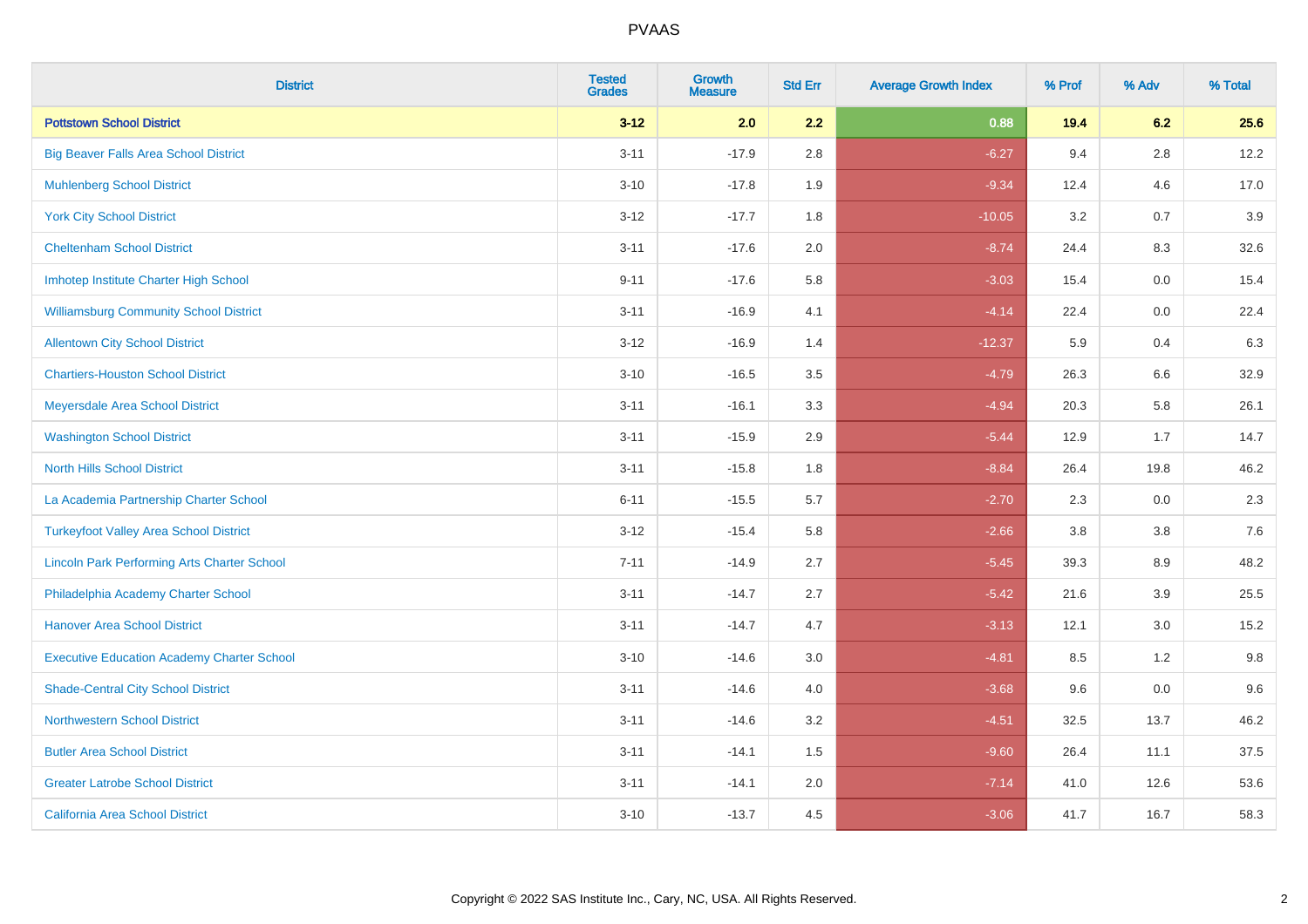| <b>District</b>                                | <b>Tested</b><br><b>Grades</b> | Growth<br><b>Measure</b> | <b>Std Err</b> | <b>Average Growth Index</b> | % Prof | % Adv   | % Total |
|------------------------------------------------|--------------------------------|--------------------------|----------------|-----------------------------|--------|---------|---------|
| <b>Pottstown School District</b>               | $3 - 12$                       | 2.0                      | 2.2            | 0.88                        | 19.4   | 6.2     | 25.6    |
| <b>New Castle Area School District</b>         | $3 - 12$                       | $-13.6$                  | 2.3            | $-5.99$                     | 17.6   | 2.0     | 19.5    |
| <b>Central Fulton School District</b>          | $3 - 11$                       | $-13.3$                  | 3.2            | $-4.20$                     | 18.1   | 9.7     | 27.8    |
| <b>Panther Valley School District</b>          | $3 - 12$                       | $-13.3$                  | $3.2\,$        | $-4.10$                     | 31.5   | 4.1     | 35.6    |
| <b>Greenville Area School District</b>         | $3 - 11$                       | $-13.2$                  | 3.0            | $-4.45$                     | 32.1   | 4.6     | 36.7    |
| Morrisville Borough School District            | $3 - 11$                       | $-13.1$                  | 3.7            | $-3.52$                     | 4.9    | 1.6     | 6.6     |
| <b>Tussey Mountain School District</b>         | $3 - 12$                       | $-13.0$                  | 3.3            | $-3.93$                     | 11.1   | $3.2\,$ | 14.3    |
| <b>Riverview School District</b>               | $3 - 11$                       | $-13.0$                  | 4.0            | $-3.29$                     | 43.1   | 7.8     | 51.0    |
| <b>Pittsburgh School District</b>              | $3 - 11$                       | $-13.0$                  | 1.1            | $-12.25$                    | 16.1   | 6.5     | 22.6    |
| <b>Tacony Academy Charter School</b>           | $3 - 11$                       | $-12.9$                  | 3.3            | $-3.90$                     | 8.6    | 1.4     | 10.0    |
| <b>Central Cambria School District</b>         | $3 - 11$                       | $-12.7$                  | 2.3            | $-5.61$                     | 19.4   | 7.4     | 26.9    |
| <b>Neshannock Township School District</b>     | $3 - 10$                       | $-12.5$                  | 2.7            | $-4.73$                     | 29.0   | 13.0    | 42.0    |
| <b>Ellwood City Area School District</b>       | $3 - 11$                       | $-12.5$                  | 3.1            | $-4.00$                     | 26.7   | 8.7     | 35.4    |
| <b>Southmoreland School District</b>           | $3 - 11$                       | $-12.5$                  | 3.1            | $-4.04$                     | 33.3   | 15.5    | 48.8    |
| <b>Wilkes-Barre Area School District</b>       | $3 - 11$                       | $-12.4$                  | 2.4            | $-5.18$                     | 14.2   | 3.7     | 17.9    |
| <b>Hanover Public School District</b>          | $3 - 11$                       | $-12.4$                  | 2.7            | $-4.50$                     | 22.7   | 6.2     | 28.9    |
| <b>Girard School District</b>                  | $3 - 11$                       | $-12.3$                  | 2.6            | $-4.76$                     | 29.7   | 18.9    | 48.6    |
| <b>Dunmore School District</b>                 | $3 - 11$                       | $-12.2$                  | 2.7            | $-4.51$                     | 15.0   | 5.3     | 20.4    |
| <b>Mcguffey School District</b>                | $3 - 11$                       | $-12.1$                  | 3.0            | $-4.06$                     | 12.8   | 5.9     | 18.6    |
| Jefferson-Morgan School District               | $3 - 10$                       | $-12.0$                  | 3.9            | $-3.09$                     | 28.6   | 6.1     | 34.7    |
| <b>West Mifflin Area School District</b>       | $3 - 12$                       | $-11.9$                  | 2.5            | $-4.77$                     | 15.9   | 4.0     | 19.9    |
| <b>Windber Area School District</b>            | $3 - 11$                       | $-11.9$                  | 3.0            | $-3.94$                     | 41.0   | 10.3    | 51.3    |
| Lehigh Valley Charter High School For The Arts | $9 - 10$                       | $-11.8$                  | 2.5            | $-4.76$                     | 28.9   | 5.7     | 34.6    |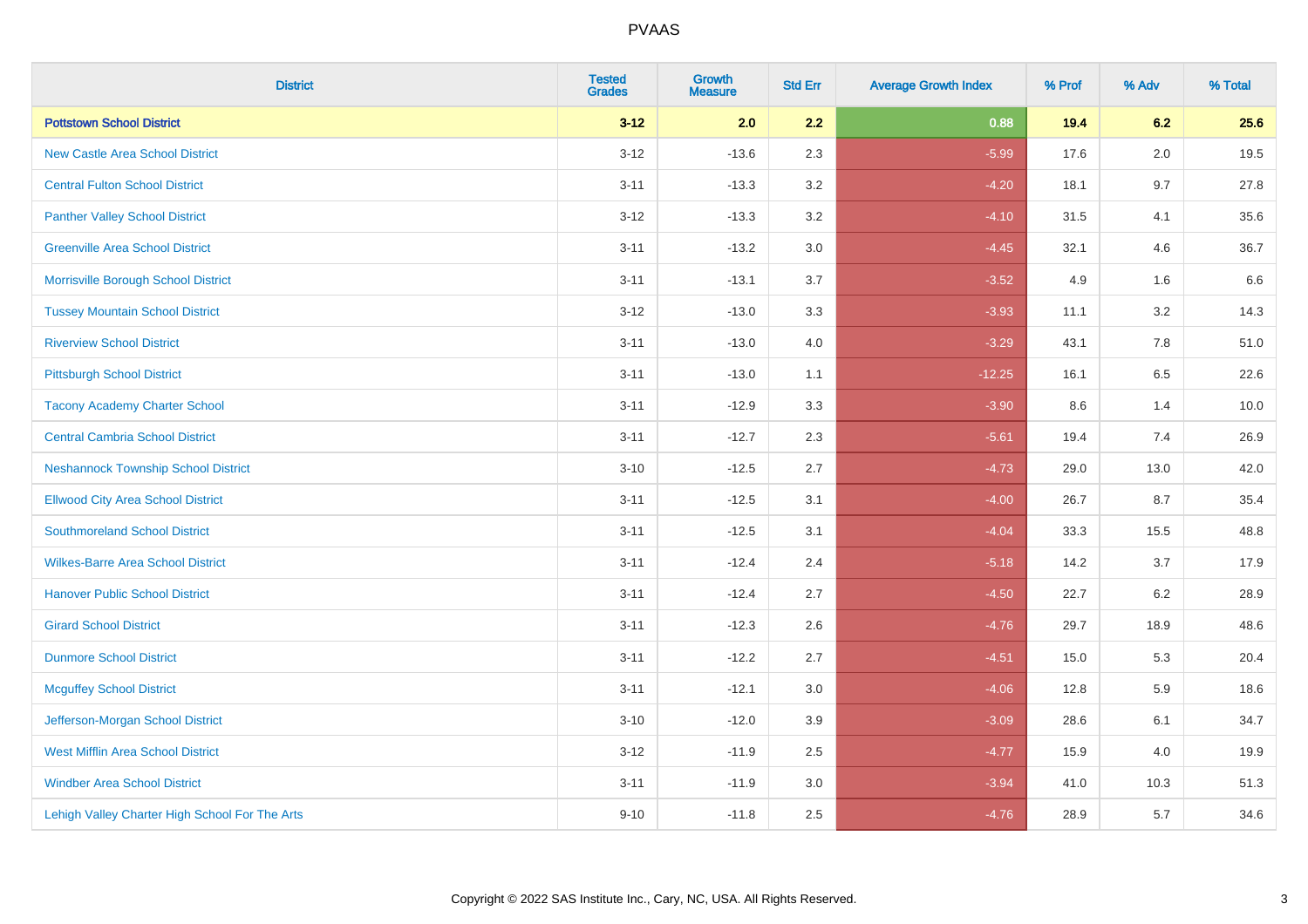| <b>District</b>                               | <b>Tested</b><br><b>Grades</b> | Growth<br><b>Measure</b> | <b>Std Err</b> | <b>Average Growth Index</b> | % Prof | % Adv   | % Total |
|-----------------------------------------------|--------------------------------|--------------------------|----------------|-----------------------------|--------|---------|---------|
| <b>Pottstown School District</b>              | $3 - 12$                       | 2.0                      | 2.2            | 0.88                        | 19.4   | 6.2     | 25.6    |
| <b>Derry Area School District</b>             | $3 - 11$                       | $-11.8$                  | 2.6            | $-4.53$                     | 34.8   | 6.1     | 40.9    |
| <b>Moniteau School District</b>               | $3 - 11$                       | $-11.8$                  | 2.9            | $-4.07$                     | 22.6   | $5.0\,$ | 27.6    |
| Jefferson County-Dubois AVTS                  | $9 - 11$                       | $-11.7$                  | 3.1            | $-3.72$                     | 17.6   | $2.8\,$ | 20.4    |
| <b>Williamsport Area School District</b>      | $3 - 11$                       | $-11.7$                  | 1.4            | $-8.29$                     | 18.2   | 10.5    | 28.7    |
| <b>Forbes Road School District</b>            | $3 - 11$                       | $-11.5$                  | 4.7            | $-2.43$                     | 23.1   | 10.3    | 33.3    |
| <b>Old Forge School District</b>              | $3 - 12$                       | $-11.3$                  | 3.1            | $-3.62$                     | 28.6   | 13.2    | 41.8    |
| <b>Burgettstown Area School District</b>      | $3 - 11$                       | $-11.2$                  | 3.2            | $-3.46$                     | 16.0   | 2.7     | 18.7    |
| <b>Mid Valley School District</b>             | $3 - 10$                       | $-11.1$                  | 2.7            | $-4.07$                     | 28.3   | 8.1     | 36.4    |
| Lackawanna Trail School District              | $3 - 10$                       | $-11.0$                  | 3.3            | $-3.35$                     | 13.1   | 18.0    | 31.2    |
| <b>York Co School Of Technology</b>           | $9 - 12$                       | $-10.9$                  | 1.6            | $-6.79$                     | 22.6   | 4.0     | 26.6    |
| <b>East Lycoming School District</b>          | $3 - 11$                       | $-10.9$                  | 2.1            | $-5.08$                     | 22.5   | 8.2     | 30.8    |
| Jim Thorpe Area School District               | $3 - 11$                       | $-10.9$                  | 2.4            | $-4.48$                     | 19.5   | 6.0     | 25.5    |
| <b>Ligonier Valley School District</b>        | $3 - 11$                       | $-10.8$                  | 3.1            | $-3.43$                     | 34.1   | 5.8     | 39.9    |
| <b>General Mclane School District</b>         | $3 - 11$                       | $-10.7$                  | 2.4            | $-4.40$                     | 34.0   | 15.6    | 49.6    |
| <b>Mohawk Area School District</b>            | $3 - 11$                       | $-10.5$                  | 2.8            | $-3.75$                     | 35.1   | 10.6    | 45.7    |
| <b>Kennett Consolidated School District</b>   | $3 - 11$                       | $-10.4$                  | 1.7            | $-6.27$                     | 28.7   | 14.0    | 42.7    |
| <b>Commodore Perry School District</b>        | $3 - 11$                       | $-10.4$                  | 4.5            | $-2.30$                     | 29.4   | 5.9     | 35.3    |
| <b>Hempfield Area School District</b>         | $3 - 12$                       | $-10.2$                  | 1.6            | $-6.37$                     | 28.1   | 19.2    | 47.3    |
| <b>Scranton School District</b>               | $3-12$                         | $-10.1$                  | 2.5            | $-4.04$                     | 20.0   | 7.7     | 27.7    |
| <b>Milton Area School District</b>            | $3 - 11$                       | $-10.1$                  | 2.5            | $-4.04$                     | 23.0   | 11.3    | 34.2    |
| <b>Lancaster School District</b>              | $3 - 12$                       | $-10.0$                  | 1.4            | $-7.22$                     | 9.0    | 3.9     | 12.8    |
| <b>Clarion-Limestone Area School District</b> | $3-12$                         | $-10.0$                  | 3.6            | $-2.76$                     | 28.3   | 20.0    | 48.3    |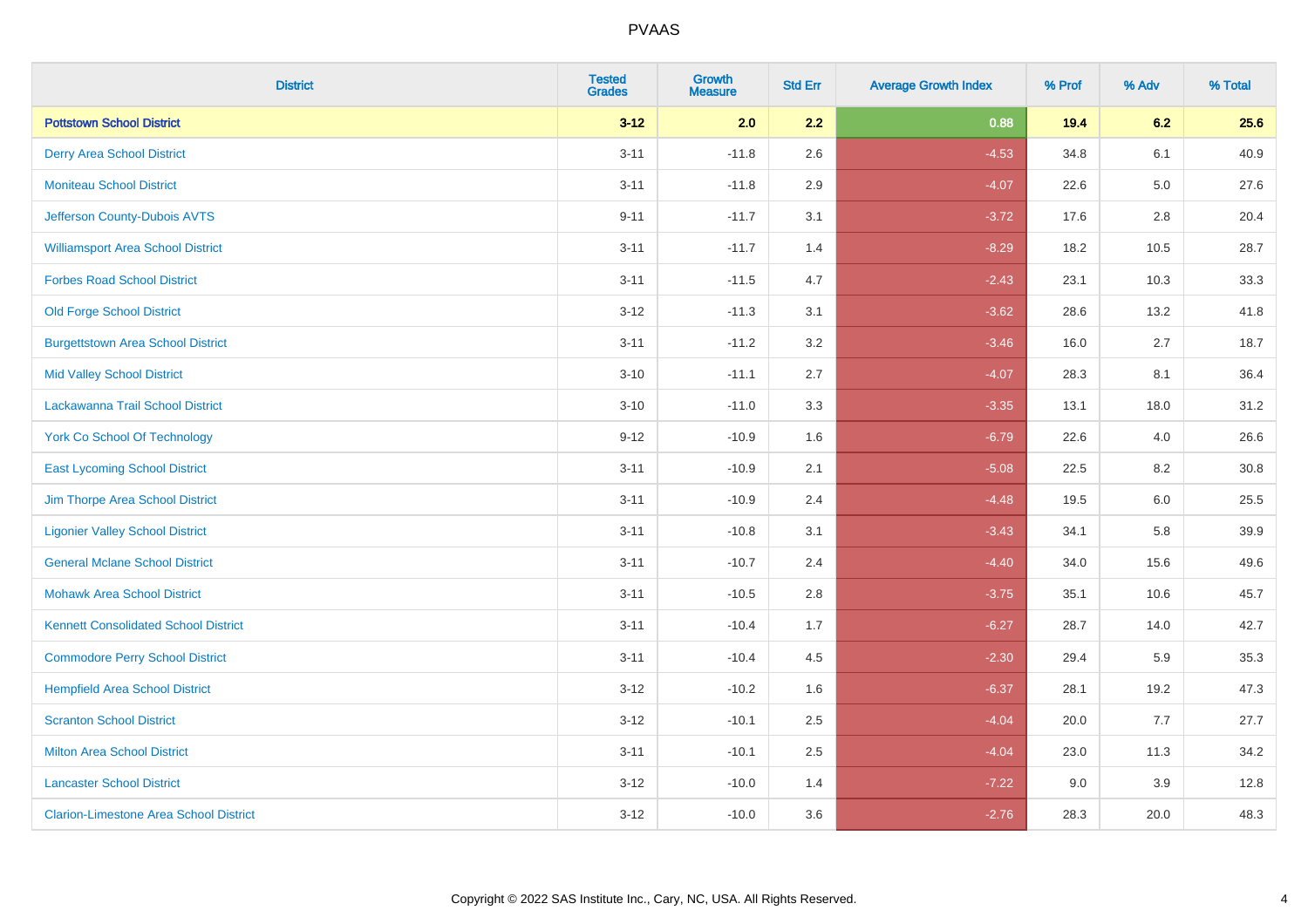| <b>District</b>                                | <b>Tested</b><br><b>Grades</b> | Growth<br><b>Measure</b> | <b>Std Err</b> | <b>Average Growth Index</b> | % Prof | % Adv | % Total |
|------------------------------------------------|--------------------------------|--------------------------|----------------|-----------------------------|--------|-------|---------|
| <b>Pottstown School District</b>               | $3 - 12$                       | 2.0                      | 2.2            | 0.88                        | 19.4   | 6.2   | 25.6    |
| <b>Deer Lakes School District</b>              | $3 - 11$                       | $-10.0$                  | 2.5            | $-4.02$                     | 27.7   | 9.9   | 37.6    |
| <b>Lawrence County CTC</b>                     | $10 - 11$                      | $-9.8$                   | 3.7            | $-2.68$                     | 7.3    | 0.0   | 7.3     |
| <b>Big Spring School District</b>              | $3 - 11$                       | $-9.8$                   | 2.3            | $-4.32$                     | 23.6   | 12.9  | 36.5    |
| <b>West York Area School District</b>          | $3 - 12$                       | $-9.8$                   | 2.7            | $-3.57$                     | 21.9   | 10.9  | 32.8    |
| <b>Mastery Charter School - Gratz Campus</b>   | $7 - 10$                       | $-9.5$                   | 4.6            | $-2.09$                     | 0.0    | 3.4   | 3.4     |
| Jamestown Area School District                 | $3 - 11$                       | $-9.5$                   | 4.1            | $-2.33$                     | 41.5   | 4.9   | 46.3    |
| <b>Antietam School District</b>                | $3 - 10$                       | $-9.5$                   | 3.7            | $-2.57$                     | 20.9   | 1.5   | 22.4    |
| <b>Coatesville Area School District</b>        | $3 - 11$                       | $-9.5$                   | 1.6            | $-5.81$                     | 12.8   | 3.3   | 16.2    |
| <b>Plum Borough School District</b>            | $3 - 11$                       | $-9.4$                   | 2.4            | $-3.98$                     | 32.9   | 27.4  | 60.4    |
| Insight PA Cyber Charter School                | $3 - 11$                       | $-9.4$                   | 5.8            | $-1.62$                     | 25.6   | 4.6   | 30.2    |
| <b>Western Beaver County School District</b>   | $3 - 11$                       | $-9.3$                   | 4.2            | $-2.20$                     | 45.1   | 3.9   | 49.0    |
| <b>Carbon Career &amp; Technical Institute</b> | $9 - 11$                       | $-9.3$                   | 3.2            | $-2.92$                     | 19.6   | 2.2   | 21.7    |
| <b>Chartiers Valley School District</b>        | $3 - 11$                       | $-9.1$                   | 2.1            | $-4.23$                     | 20.7   | 17.4  | 38.0    |
| <b>South Park School District</b>              | $3 - 11$                       | $-8.8$                   | 2.5            | $-3.46$                     | 28.1   | 17.0  | 45.2    |
| <b>Grove City Area School District</b>         | $3 - 12$                       | $-8.8$                   | 2.3            | $-3.89$                     | 25.6   | 16.4  | 42.0    |
| <b>Trinity Area School District</b>            | $3 - 11$                       | $-8.7$                   | 1.8            | $-4.87$                     | 20.9   | 9.8   | 30.8    |
| <b>Union City Area School District</b>         | $3-12$                         | $-8.7$                   | 3.3            | $-2.59$                     | 29.7   | 10.9  | 40.6    |
| <b>Shanksville-Stonycreek School District</b>  | $3 - 10$                       | $-8.6$                   | 5.5            | $-1.55$                     | 17.6   | 23.5  | 41.2    |
| Southern Columbia Area School District         | $3 - 11$                       | $-8.5$                   | 3.0            | $-2.83$                     | 30.5   | 12.8  | 43.3    |
| <b>Interboro School District</b>               | $3 - 12$                       | $-8.4$                   | 2.0            | $-4.27$                     | 27.6   | 6.4   | 34.1    |
| <b>Montoursville Area School District</b>      | $3 - 12$                       | $-8.4$                   | 2.6            | $-3.17$                     | 38.8   | 18.2  | 57.0    |
| Salisbury-Elk Lick School District             | $3 - 11$                       | $-8.4$                   | 5.8            | $-1.45$                     | 33.3   | 5.6   | 38.9    |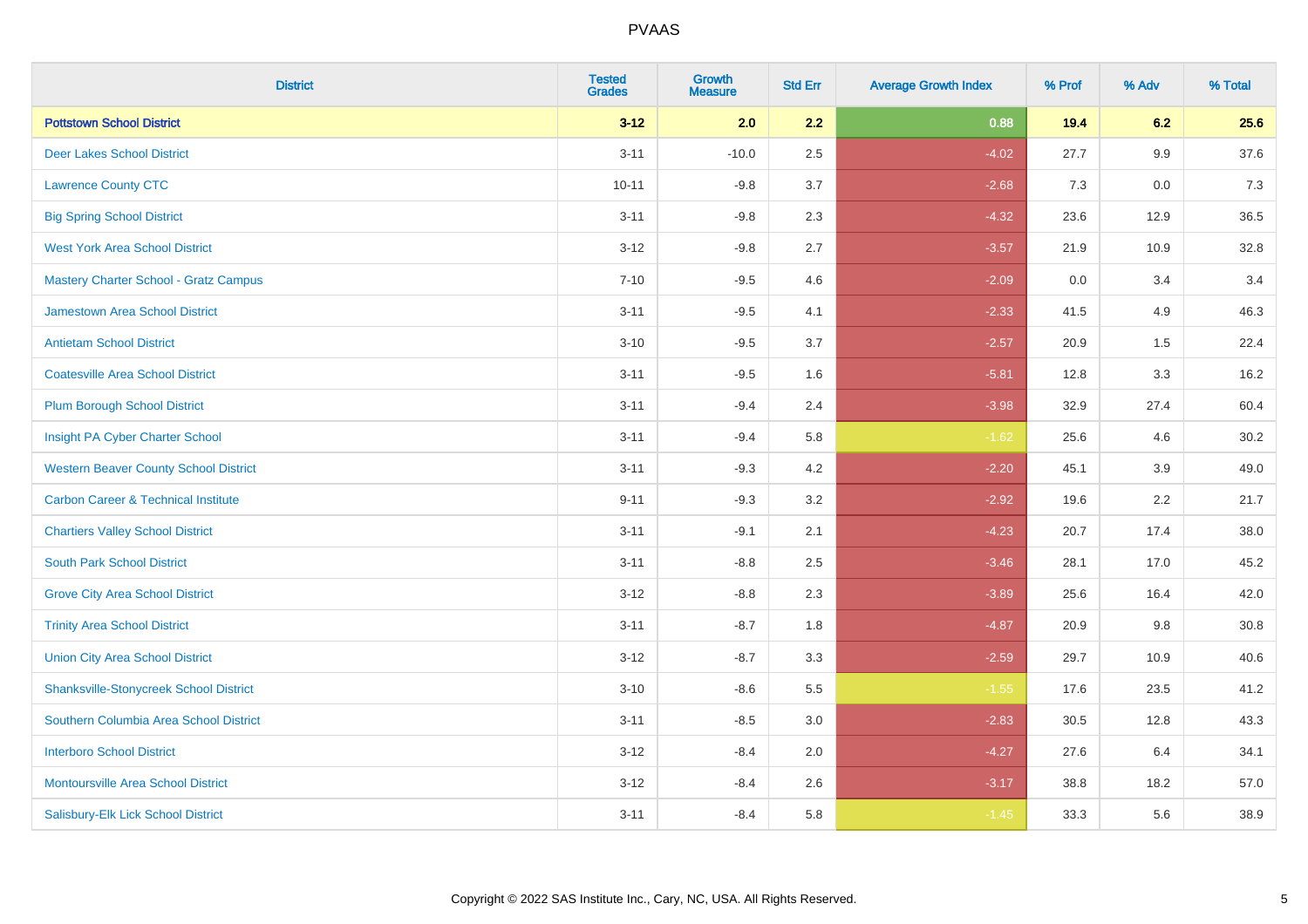| <b>District</b>                               | <b>Tested</b><br><b>Grades</b> | <b>Growth</b><br><b>Measure</b> | <b>Std Err</b> | <b>Average Growth Index</b> | % Prof | % Adv | % Total |
|-----------------------------------------------|--------------------------------|---------------------------------|----------------|-----------------------------|--------|-------|---------|
| <b>Pottstown School District</b>              | $3 - 12$                       | 2.0                             | 2.2            | 0.88                        | 19.4   | 6.2   | 25.6    |
| <b>Shikellamy School District</b>             | $3 - 10$                       | $-8.3$                          | 2.4            | $-3.42$                     | 20.8   | 18.5  | 39.2    |
| <b>Achievement House Charter School</b>       | $7 - 11$                       | $-8.2$                          | 3.6            | $-2.28$                     | 16.7   | 2.8   | 19.4    |
| <b>Pittston Area School District</b>          | $3 - 11$                       | $-8.2$                          | 2.2            | $-3.75$                     | 26.7   | 14.8  | 41.5    |
| <b>West Greene School District</b>            | $3 - 11$                       | $-8.1$                          | 3.9            | $-2.08$                     | 31.0   | 11.9  | 42.9    |
| Boys Latin Of Philadelphia Charter School     | $6 - 12$                       | $-8.0$                          | 2.7            | $-3.02$                     | 1.4    | 0.0   | 1.4     |
| <b>Jenkintown School District</b>             | $3 - 11$                       | $-7.9$                          | 4.1            | $-1.92$                     | 34.1   | 27.3  | 61.4    |
| <b>Mount Carmel Area School District</b>      | $3 - 11$                       | $-7.9$                          | 2.3            | $-3.38$                     | 18.2   | 4.4   | 22.6    |
| Philadelphia City School District             | $3 - 12$                       | $-7.8$                          | 0.6            | $-13.43$                    | 16.4   | 6.5   | 22.9    |
| <b>Somerset Area School District</b>          | $3 - 11$                       | $-7.6$                          | 2.4            | $-3.17$                     | 21.0   | 14.5  | 35.5    |
| Octorara Area School District                 | $3 - 11$                       | $-7.5$                          | 3.2            | $-2.35$                     | 26.1   | 17.0  | 43.2    |
| <b>Redbank Valley School District</b>         | $3 - 11$                       | $-7.5$                          | 3.1            | $-2.41$                     | 12.4   | 10.6  | 23.1    |
| <b>Blairsville-Saltsburg School District</b>  | $3 - 11$                       | $-7.5$                          | 2.8            | $-2.67$                     | 20.1   | 8.2   | 28.3    |
| <b>Bristol Township School District</b>       | $3 - 11$                       | $-7.4$                          | 1.4            | $-5.32$                     | 13.8   | 4.6   | 18.4    |
| <b>West Middlesex Area School District</b>    | $3 - 10$                       | $-7.4$                          | 3.5            | $-2.11$                     | 32.0   | 9.6   | 41.6    |
| Lincoln Leadership Academy Charter School     | $3 - 12$                       | $-7.4$                          | 3.7            | $-1.99$                     | 6.4    | 2.1   | 8.5     |
| Catasauqua Area School District               | $3 - 12$                       | $-7.3$                          | 2.8            | $-2.58$                     | 27.1   | 11.2  | 38.3    |
| <b>Innovative Arts Academy Charter School</b> | $6 - 11$                       | $-7.2$                          | 2.5            | $-2.83$                     | 2.0    | 0.0   | 2.0     |
| <b>Keystone Oaks School District</b>          | $3 - 11$                       | $-7.2$                          | 2.3            | $-3.14$                     | 30.0   | 11.1  | 41.0    |
| Karns City Area School District               | $3 - 11$                       | $-7.2$                          | 2.6            | $-2.71$                     | 26.4   | 20.8  | 47.2    |
| Columbia-Montour AVTS                         | $9 - 10$                       | $-7.1$                          | 2.8            | $-2.52$                     | 19.5   | 3.2   | 22.7    |
| <b>Carmichaels Area School District</b>       | $3 - 10$                       | $-7.0$                          | 3.1            | $-2.30$                     | 17.8   | 9.6   | 27.4    |
| <b>Sto-Rox School District</b>                | $3 - 10$                       | $-7.0$                          | 3.5            | $-1.99$                     | 3.2    | 0.0   | 3.2     |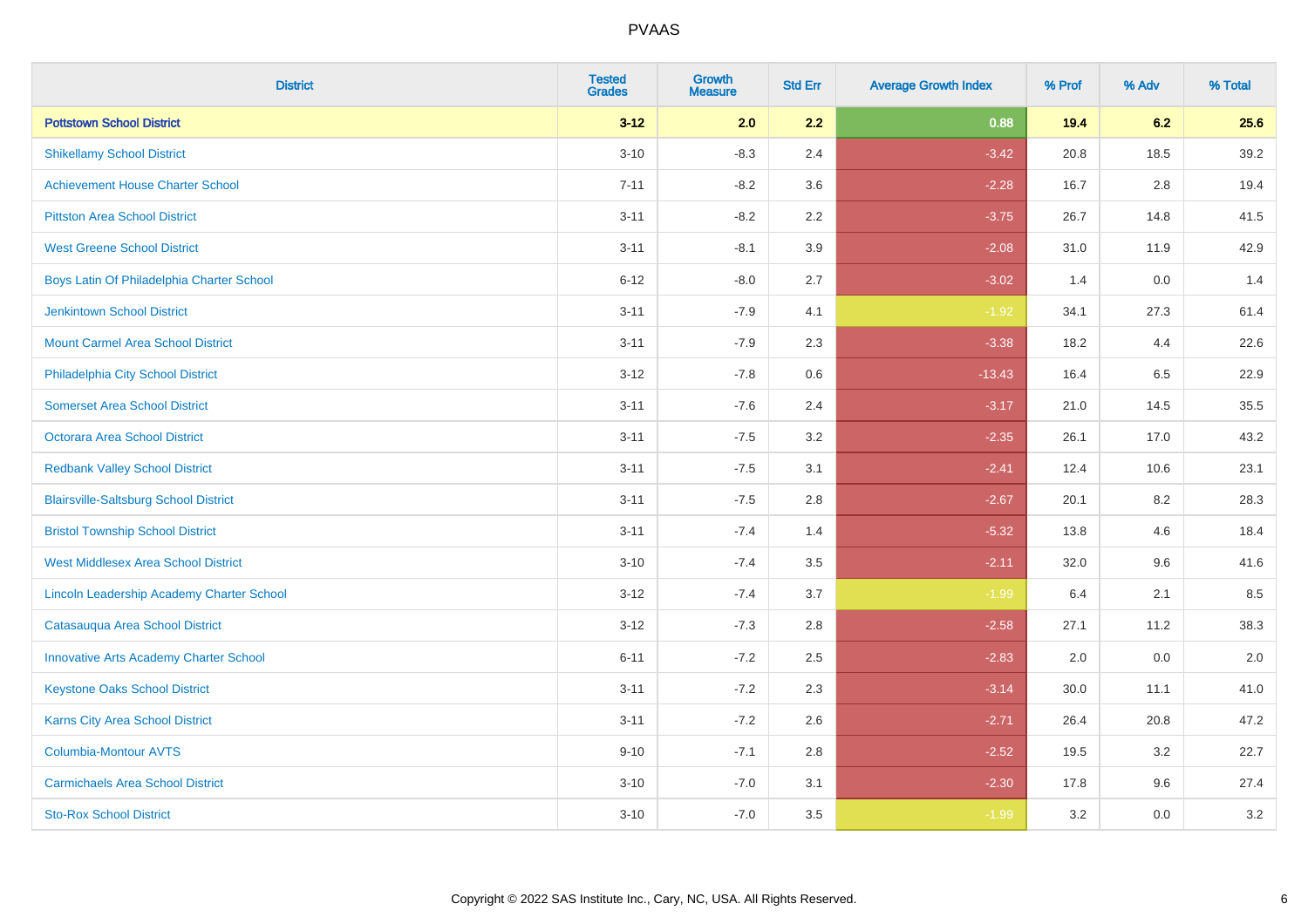| <b>District</b>                                        | <b>Tested</b><br><b>Grades</b> | <b>Growth</b><br><b>Measure</b> | <b>Std Err</b> | <b>Average Growth Index</b> | % Prof | % Adv | % Total |
|--------------------------------------------------------|--------------------------------|---------------------------------|----------------|-----------------------------|--------|-------|---------|
| <b>Pottstown School District</b>                       | $3 - 12$                       | 2.0                             | 2.2            | 0.88                        | 19.4   | 6.2   | 25.6    |
| <b>Berwick Area School District</b>                    | $3 - 11$                       | $-6.9$                          | 2.4            | $-2.84$                     | 22.3   | 11.5  | 33.8    |
| <b>Richland School District</b>                        | $3 - 11$                       | $-6.9$                          | 2.6            | $-2.63$                     | 40.1   | 20.9  | 61.0    |
| <b>Greensburg Salem School District</b>                | $3 - 11$                       | $-6.9$                          | 2.2            | $-3.06$                     | 30.3   | 13.3  | 43.6    |
| <b>Corry Area School District</b>                      | $3 - 11$                       | $-6.8$                          | 2.3            | $-3.01$                     | 24.0   | 8.8   | 32.8    |
| <b>Greater Nanticoke Area School District</b>          | $3 - 12$                       | $-6.8$                          | 2.6            | $-2.58$                     | 15.2   | 8.9   | 24.1    |
| Millersburg Area School District                       | $3 - 11$                       | $-6.6$                          | 3.4            | $-1.92$                     | 24.1   | 10.3  | 34.5    |
| <b>Sharon City School District</b>                     | $3 - 11$                       | $-6.5$                          | 2.3            | $-2.79$                     | 13.1   | 5.0   | 18.1    |
| <b>Keystone Education Center Charter School</b>        | $3 - 12$                       | $-6.5$                          | 5.1            | $-1.28$                     | 0.0    | 0.0   | 0.0     |
| <b>Union Area School District</b>                      | $3 - 11$                       | $-6.5$                          | 3.8            | $-1.70$                     | 30.6   | 12.2  | 42.9    |
| Perseus House Charter School Of Excellence             | $6 - 11$                       | $-6.4$                          | 2.6            | $-2.50$                     | 0.9    | 0.0   | 0.9     |
| <b>East Allegheny School District</b>                  | $3 - 11$                       | $-6.4$                          | 3.0            | $-2.11$                     | 21.0   | 7.4   | 28.4    |
| <b>Conemaugh Valley School District</b>                | $3 - 12$                       | $-6.3$                          | 4.1            | $-1.54$                     | 23.7   | 5.1   | 28.8    |
| <b>Wellsboro Area School District</b>                  | $3 - 11$                       | $-6.3$                          | 3.0            | $-2.08$                     | 24.4   | 13.4  | 37.8    |
| <b>Freedom Area School District</b>                    | $3 - 11$                       | $-6.3$                          | 3.1            | $-2.04$                     | 22.9   | 8.4   | 31.3    |
| <b>Riverside School District</b>                       | $3 - 11$                       | $-6.2$                          | 2.7            | $-2.33$                     | 20.8   | 17.0  | 37.7    |
| <b>Environmental Charter School At Frick Park</b>      | $3-9$                          | $-6.2$                          | 3.7            | $-1.67$                     | 25.9   | 3.4   | 29.3    |
| <b>Avonworth School District</b>                       | $3 - 10$                       | $-6.2$                          | 2.3            | $-2.68$                     | 35.9   | 14.1  | 50.0    |
| <b>Eastern York School District</b>                    | $3 - 11$                       | $-6.2$                          | 2.3            | $-2.70$                     | 27.8   | 18.5  | 46.4    |
| <b>Chester Charter Scholars Academy Charter School</b> | $3 - 12$                       | $-6.2$                          | 3.3            | $-1.88$                     | 2.2    | 0.0   | 2.2     |
| <b>Yough School District</b>                           | $3 - 10$                       | $-6.2$                          | 2.7            | $-2.27$                     | 28.9   | 8.8   | 37.7    |
| <b>Cambria Heights School District</b>                 | $3 - 10$                       | $-6.2$                          | 2.9            | $-2.11$                     | 25.0   | 13.0  | 38.0    |
| <b>Ridgway Area School District</b>                    | $3 - 11$                       | $-6.1$                          | 4.0            | $-1.53$                     | 42.2   | 15.6  | 57.8    |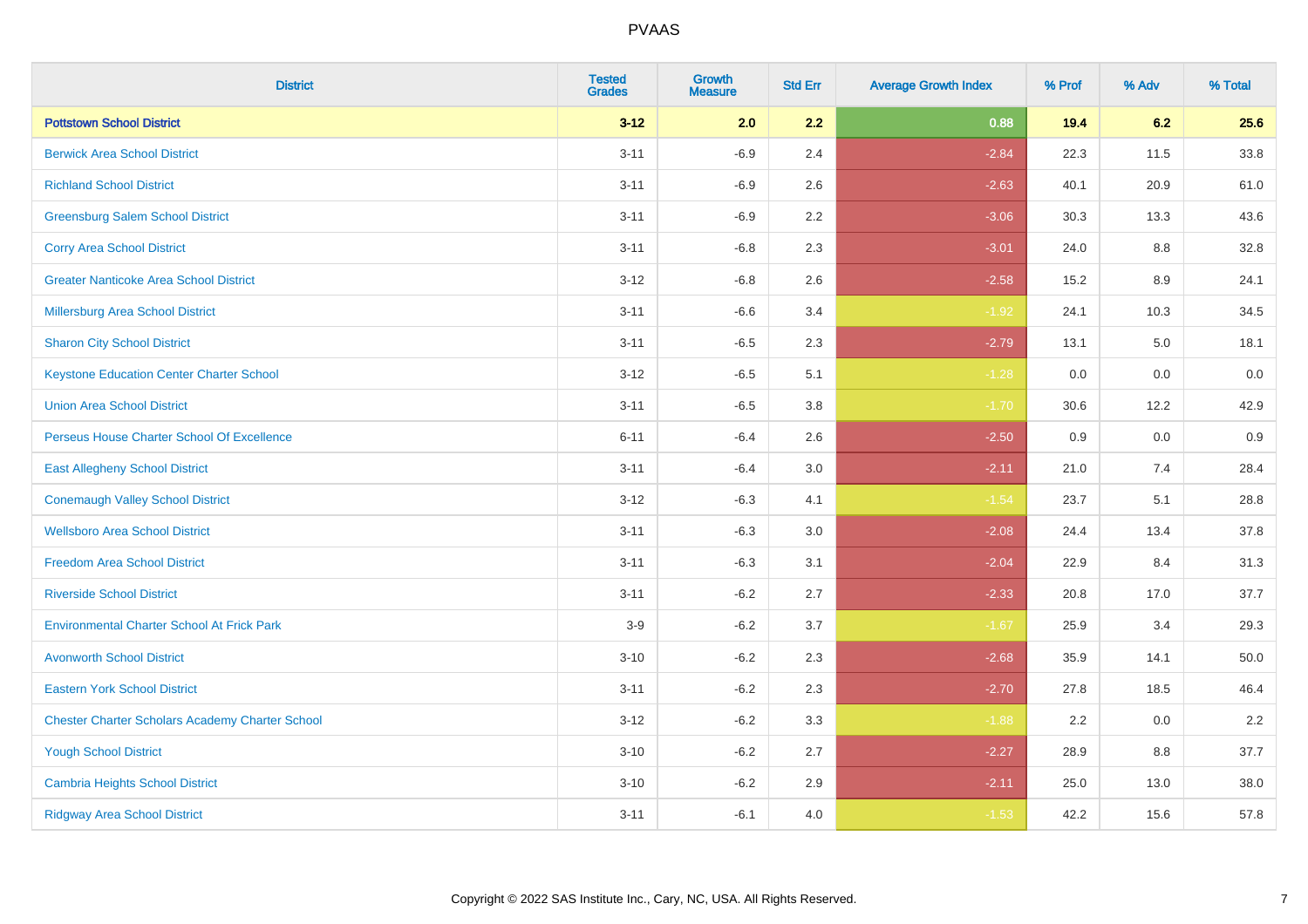| <b>District</b>                                 | <b>Tested</b><br><b>Grades</b> | <b>Growth</b><br><b>Measure</b> | <b>Std Err</b> | <b>Average Growth Index</b> | % Prof | % Adv | % Total |
|-------------------------------------------------|--------------------------------|---------------------------------|----------------|-----------------------------|--------|-------|---------|
| <b>Pottstown School District</b>                | $3 - 12$                       | 2.0                             | 2.2            | 0.88                        | 19.4   | 6.2   | 25.6    |
| <b>Montour School District</b>                  | $3 - 11$                       | $-6.1$                          | 2.1            | $-2.95$                     | 31.8   | 23.6  | 55.3    |
| <b>Elk Lake School District</b>                 | $3 - 11$                       | $-6.1$                          | 2.9            | $-2.12$                     | 26.3   | 11.6  | 37.9    |
| Mifflinburg Area School District                | $3 - 11$                       | $-6.0$                          | 2.1            | $-2.87$                     | 32.7   | 13.3  | 46.0    |
| <b>Gettysburg Area School District</b>          | $3 - 11$                       | $-6.0$                          | 2.0            | $-3.02$                     | 28.8   | 19.6  | 48.5    |
| <b>Westinghouse Arts Academy Charter School</b> | $9 - 10$                       | $-6.0$                          | 3.3            | $-1.81$                     | 20.2   | 8.9   | 29.1    |
| Southern Huntingdon County School District      | $3 - 11$                       | $-5.9$                          | 3.4            | $-1.76$                     | 32.8   | 4.9   | 37.7    |
| Lehigh Valley Academy Regional Charter School   | $3 - 11$                       | $-5.9$                          | 3.0            | $-1.98$                     | 20.0   | 7.7   | 27.7    |
| <b>Susquenita School District</b>               | $3 - 11$                       | $-5.9$                          | 2.6            | $-2.28$                     | 30.6   | 13.9  | 44.4    |
| <b>Bristol Borough School District</b>          | $3 - 12$                       | $-5.9$                          | $2.9\,$        | $-2.00$                     | 27.8   | 3.3   | 31.1    |
| New Kensington-Arnold School District           | $3 - 11$                       | $-5.8$                          | 3.2            | $-1.80$                     | 10.8   | 1.2   | 12.0    |
| Montgomery Area School District                 | $3 - 11$                       | $-5.8$                          | 3.2            | $-1.83$                     | 25.0   | 11.5  | 36.5    |
| <b>Weatherly Area School District</b>           | $3 - 11$                       | $-5.8$                          | 4.0            | $-1.44$                     | 32.1   | 8.9   | 41.1    |
| <b>Rochester Area School District</b>           | $3 - 11$                       | $-5.7$                          | 3.9            | $-1.45$                     | 14.9   | 2.1   | 17.0    |
| Selinsgrove Area School District                | $3 - 12$                       | $-5.7$                          | 2.1            | $-2.74$                     | 25.4   | 13.9  | 39.2    |
| <b>Harmony Area School District</b>             | $3 - 10$                       | $-5.7$                          | 5.0            | $-1.13$                     | 33.3   | 0.0   | 33.3    |
| Mechanicsburg Area School District              | $3 - 11$                       | $-5.7$                          | 1.6            | $-3.48$                     | 35.1   | 16.0  | 51.2    |
| Renaissance Academy Charter School              | $3 - 11$                       | $-5.6$                          | 3.1            | $-1.79$                     | 28.4   | 18.5  | 46.9    |
| <b>City CHS</b>                                 | $10 - 11$                      | $-5.6$                          | 2.4            | $-2.34$                     | 15.9   | 1.5   | 17.4    |
| <b>Millville Area School District</b>           | $3 - 12$                       | $-5.6$                          | 4.4            | $-1.26$                     | 31.4   | 11.4  | 42.9    |
| <b>Chambersburg Area School District</b>        | $3 - 11$                       | $-5.6$                          | 1.3            | $-4.42$                     | 24.2   | 15.2  | 39.4    |
| <b>Wyoming Valley West School District</b>      | $3 - 11$                       | $-5.5$                          | 2.3            | $-2.38$                     | 22.2   | 9.2   | 31.4    |
| <b>Elizabeth Forward School District</b>        | $3 - 11$                       | $-5.5$                          | 2.5            | $-2.25$                     | 32.2   | 12.8  | 45.0    |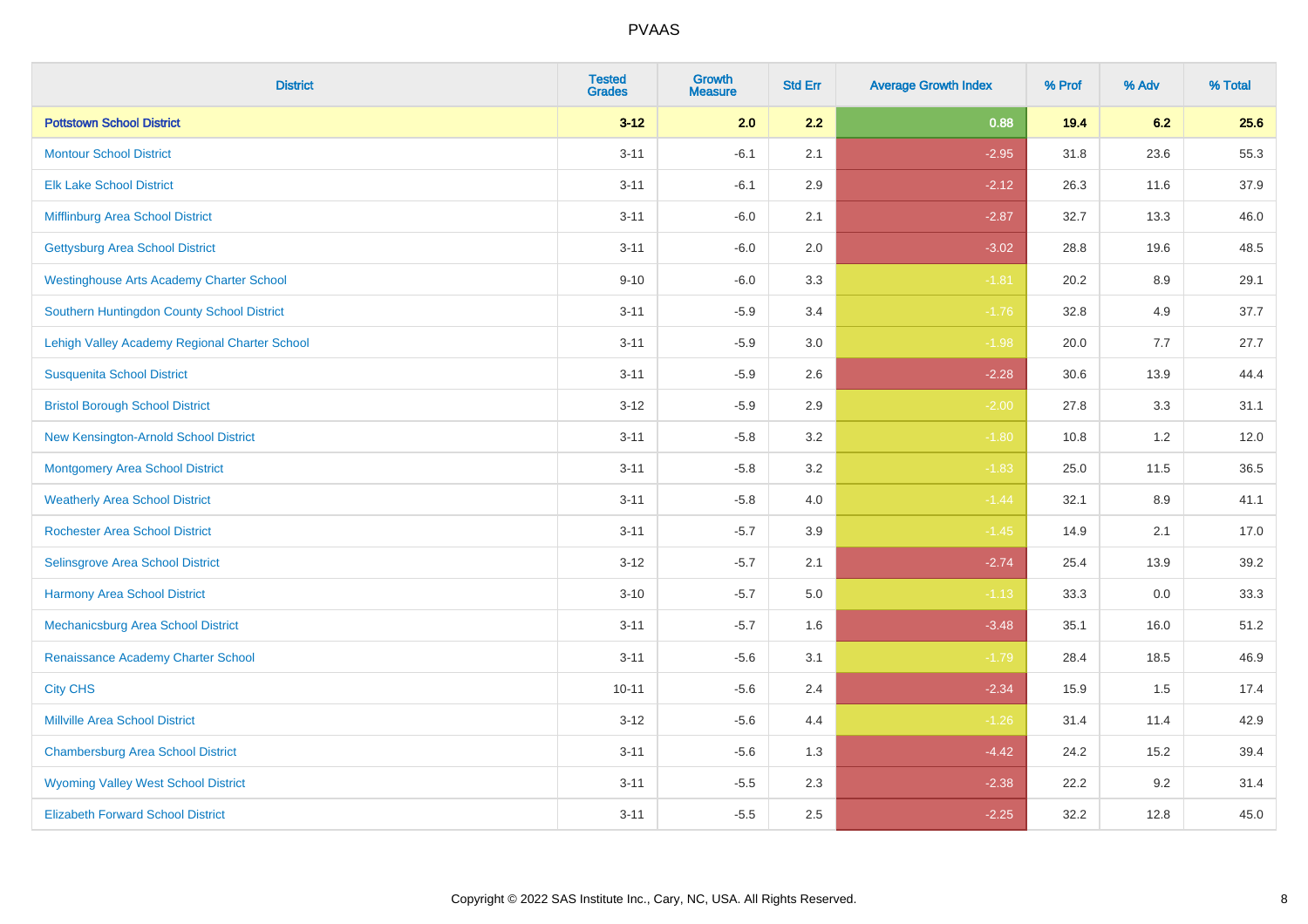| <b>District</b>                                                       | <b>Tested</b><br><b>Grades</b> | <b>Growth</b><br><b>Measure</b> | <b>Std Err</b> | <b>Average Growth Index</b> | % Prof | % Adv | % Total |
|-----------------------------------------------------------------------|--------------------------------|---------------------------------|----------------|-----------------------------|--------|-------|---------|
| <b>Pottstown School District</b>                                      | $3 - 12$                       | 2.0                             | 2.2            | 0.88                        | 19.4   | 6.2   | 25.6    |
| <b>Wyoming Area School District</b>                                   | $3 - 10$                       | $-5.5$                          | 2.5            | $-2.21$                     | 32.0   | 9.6   | 41.6    |
| <b>Baldwin-Whitehall School District</b>                              | $3 - 11$                       | $-5.5$                          | 1.9            | $-2.93$                     | 32.0   | 14.7  | 46.7    |
| <b>Riverside Beaver County School District</b>                        | $3 - 11$                       | $-5.5$                          | 2.7            | $-2.03$                     | 35.8   | 23.2  | 59.0    |
| <b>Cornell School District</b>                                        | $3 - 11$                       | $-5.5$                          | 4.6            | $-1.20$                     | 11.3   | 3.2   | 14.5    |
| <b>Pottsgrove School District</b>                                     | $3 - 11$                       | $-5.5$                          | 2.0            | $-2.78$                     | 28.6   | 10.3  | 38.8    |
| <b>Mount Pleasant Area School District</b>                            | $3 - 11$                       | $-5.4$                          | 2.3            | $-2.37$                     | 33.3   | 8.7   | 42.0    |
| <b>North East School District</b>                                     | $3 - 11$                       | $-5.3$                          | 2.7            | $-1.97$                     | 31.7   | 24.8  | 56.4    |
| <b>Wissahickon School District</b>                                    | $3 - 10$                       | $-5.3$                          | 1.7            | $-3.14$                     | 27.5   | 29.0  | 56.6    |
| <b>Steelton-Highspire School District</b>                             | $3 - 11$                       | $-5.3$                          | 3.2            | $-1.65$                     | 13.9   | 0.0   | 13.9    |
| <b>Connellsville Area School District</b>                             | $3 - 11$                       | $-5.3$                          | 2.0            | $-2.67$                     | 24.2   | 5.0   | 29.1    |
| Schuylkill Haven Area School District                                 | $3 - 11$                       | $-5.3$                          | 2.7            | $-1.96$                     | 22.2   | 11.6  | 33.8    |
| <b>Central Dauphin School District</b>                                | $3 - 11$                       | $-5.2$                          | 1.2            | $-4.24$                     | 29.3   | 8.7   | 38.0    |
| <b>Carlisle Area School District</b>                                  | $3 - 11$                       | $-5.2$                          | 1.7            | $-2.99$                     | 28.0   | 19.3  | 47.3    |
| <b>Moshannon Valley School District</b>                               | $3 - 10$                       | $-5.1$                          | 4.6            | $-1.12$                     | 25.0   | 12.5  | 37.5    |
| <b>Southern Fulton School District</b>                                | $3 - 11$                       | $-5.1$                          | 4.0            | $-1.29$                     | 21.7   | 13.0  | 34.8    |
| Preparatory Charter School Of Mathematics, Science, Tech, And Careers | $9 - 10$                       | $-5.1$                          | 2.5            | $-2.03$                     | 6.3    | 1.4   | 7.7     |
| <b>Propel Charter School-Homestead</b>                                | $3 - 11$                       | $-5.0$                          | 3.9            | $-1.27$                     | 7.3    | 0.0   | 7.3     |
| <b>Northeast Bradford School District</b>                             | $3 - 10$                       | $-5.0$                          | 3.7            | $-1.35$                     | 30.6   | 4.8   | 35.5    |
| <b>Canon-Mcmillan School District</b>                                 | $3 - 11$                       | $-5.0$                          | 1.5            | $-3.25$                     | 30.8   | 28.5  | 59.3    |
| <b>Titusville Area School District</b>                                | $3 - 11$                       | $-5.0$                          | 2.5            | $-1.98$                     | 26.5   | 6.8   | 33.3    |
| <b>Cameron County School District</b>                                 | $3 - 12$                       | $-5.0$                          | 4.4            | $-1.12$                     | 34.9   | 4.8   | 39.7    |
| <b>Pottsville Area School District</b>                                | $3-12$                         | $-4.9$                          | 2.1            | $-2.36$                     | 21.8   | 7.9   | 29.6    |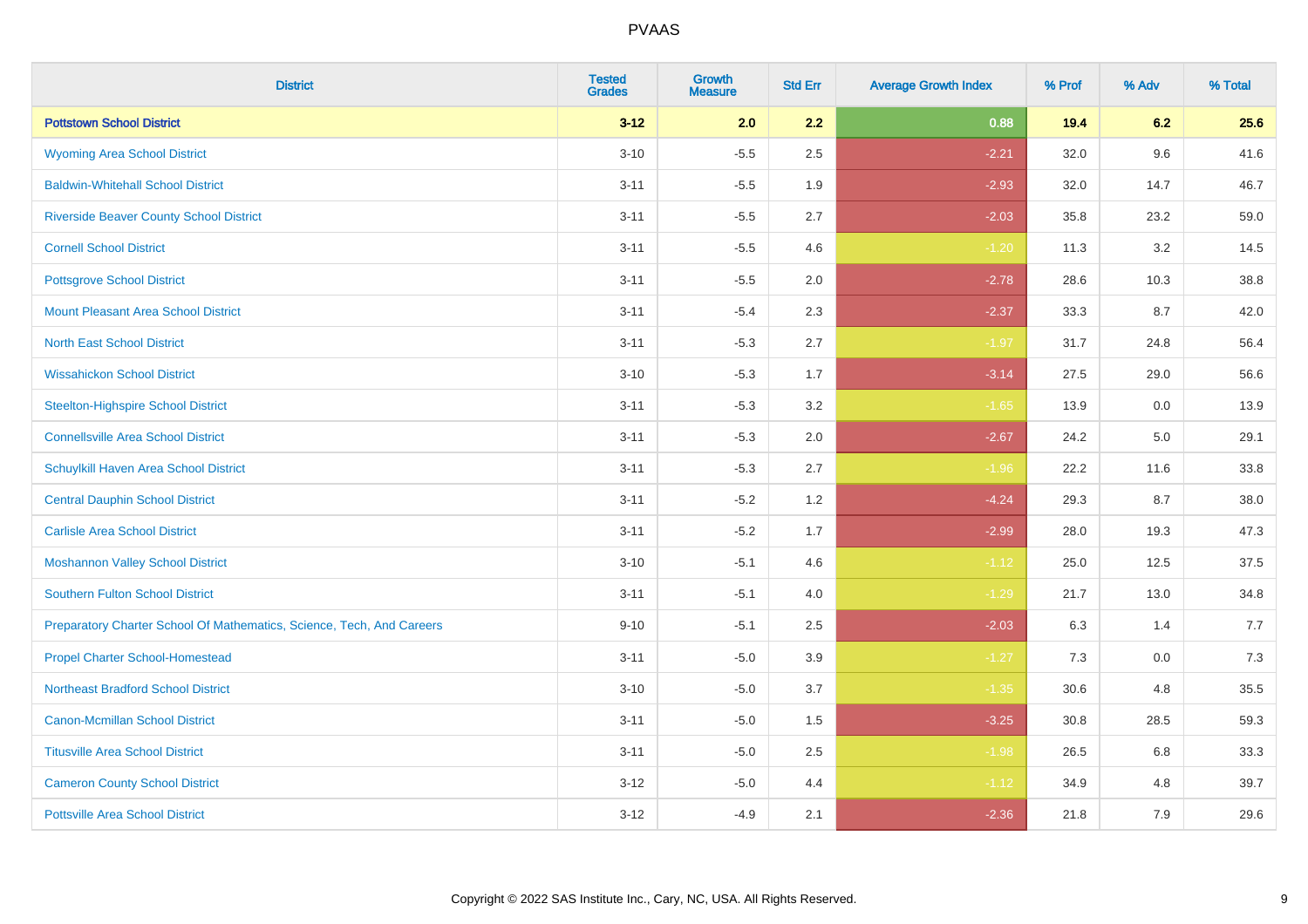| <b>District</b>                              | <b>Tested</b><br><b>Grades</b> | Growth<br><b>Measure</b> | <b>Std Err</b> | <b>Average Growth Index</b> | % Prof | % Adv | % Total |
|----------------------------------------------|--------------------------------|--------------------------|----------------|-----------------------------|--------|-------|---------|
| <b>Pottstown School District</b>             | $3 - 12$                       | 2.0                      | 2.2            | 0.88                        | 19.4   | 6.2   | 25.6    |
| East Stroudsburg Area School District        | $3 - 11$                       | $-4.9$                   | 1.4            | $-3.38$                     | 22.7   | 12.5  | 35.2    |
| North Schuylkill School District             | $3 - 11$                       | $-4.7$                   | 2.2            | $-2.16$                     | 20.2   | 11.7  | 31.9    |
| <b>Troy Area School District</b>             | $3 - 10$                       | $-4.7$                   | 3.2            | $-1.46$                     | 22.8   | 16.5  | 39.2    |
| <b>Shenandoah Valley School District</b>     | $3 - 11$                       | $-4.5$                   | 3.5            | $-1.29$                     | 14.3   | 0.0   | 14.3    |
| <b>Susquehanna Community School District</b> | $3 - 11$                       | $-4.5$                   | 3.8            | $-1.19$                     | 31.9   | 8.8   | 40.7    |
| Penn Cambria School District                 | $3 - 11$                       | $-4.5$                   | 2.4            | $-1.86$                     | 27.3   | 15.8  | 43.2    |
| <b>Erie City School District</b>             | $3 - 12$                       | $-4.5$                   | 1.4            | $-3.09$                     | 13.4   | 6.7   | 20.1    |
| <b>Bethlehem Area School District</b>        | $3 - 11$                       | $-4.5$                   | 1.1            | $-3.91$                     | 20.4   | 11.3  | 31.7    |
| <b>Bethel Park School District</b>           | $3 - 11$                       | $-4.4$                   | 1.7            | $-2.62$                     | 40.1   | 27.3  | 67.4    |
| <b>Governor Mifflin School District</b>      | $3 - 11$                       | $-4.4$                   | 1.6            | $-2.69$                     | 30.3   | 7.7   | 38.0    |
| Pocono Mountain School District              | $3 - 12$                       | $-4.3$                   | 1.8            | $-2.43$                     | 35.5   | 17.1  | 52.6    |
| <b>Quakertown Community School District</b>  | $3 - 12$                       | $-4.3$                   | 1.5            | $-2.79$                     | 33.8   | 20.1  | 53.8    |
| <b>Charleroi School District</b>             | $3 - 11$                       | $-4.3$                   | 2.7            | $-1.55$                     | 22.2   | 15.9  | 38.1    |
| <b>Woodland Hills School District</b>        | $3-12$                         | $-4.2$                   | 2.5            | $-1.66$                     | 10.1   | 1.4   | 11.5    |
| Urban Pathways 6-12 Charter School           | $6 - 11$                       | $-4.1$                   | 5.7            | $-0.72$                     | 0.0    | 0.0   | 0.0     |
| <b>Southern Lehigh School District</b>       | $3 - 11$                       | $-4.1$                   | 2.1            | $-1.94$                     | 39.3   | 28.0  | 67.2    |
| <b>Kiski Area School District</b>            | $3 - 11$                       | $-4.0$                   | 2.0            | $-1.99$                     | 23.1   | 18.2  | 41.3    |
| <b>Towanda Area School District</b>          | $3 - 11$                       | $-4.0$                   | 2.6            | $-1.52$                     | 24.8   | 9.9   | 34.8    |
| <b>Valley Grove School District</b>          | $3 - 10$                       | $-4.0$                   | 5.5            | $-0.72$                     | 68.4   | 15.8  | 84.2    |
| <b>Springfield Township School District</b>  | $3 - 11$                       | $-3.9$                   | 3.1            | $-1.27$                     | 37.2   | 30.8  | 68.1    |
| <b>Monessen City School District</b>         | $3 - 10$                       | $-3.9$                   | 5.6            | $-0.69$                     | 21.0   | 10.5  | 31.6    |
| <b>Dauphin County Technical School</b>       | $9 - 11$                       | $-3.9$                   | 2.3            | $-1.67$                     | 18.3   | 11.1  | 29.3    |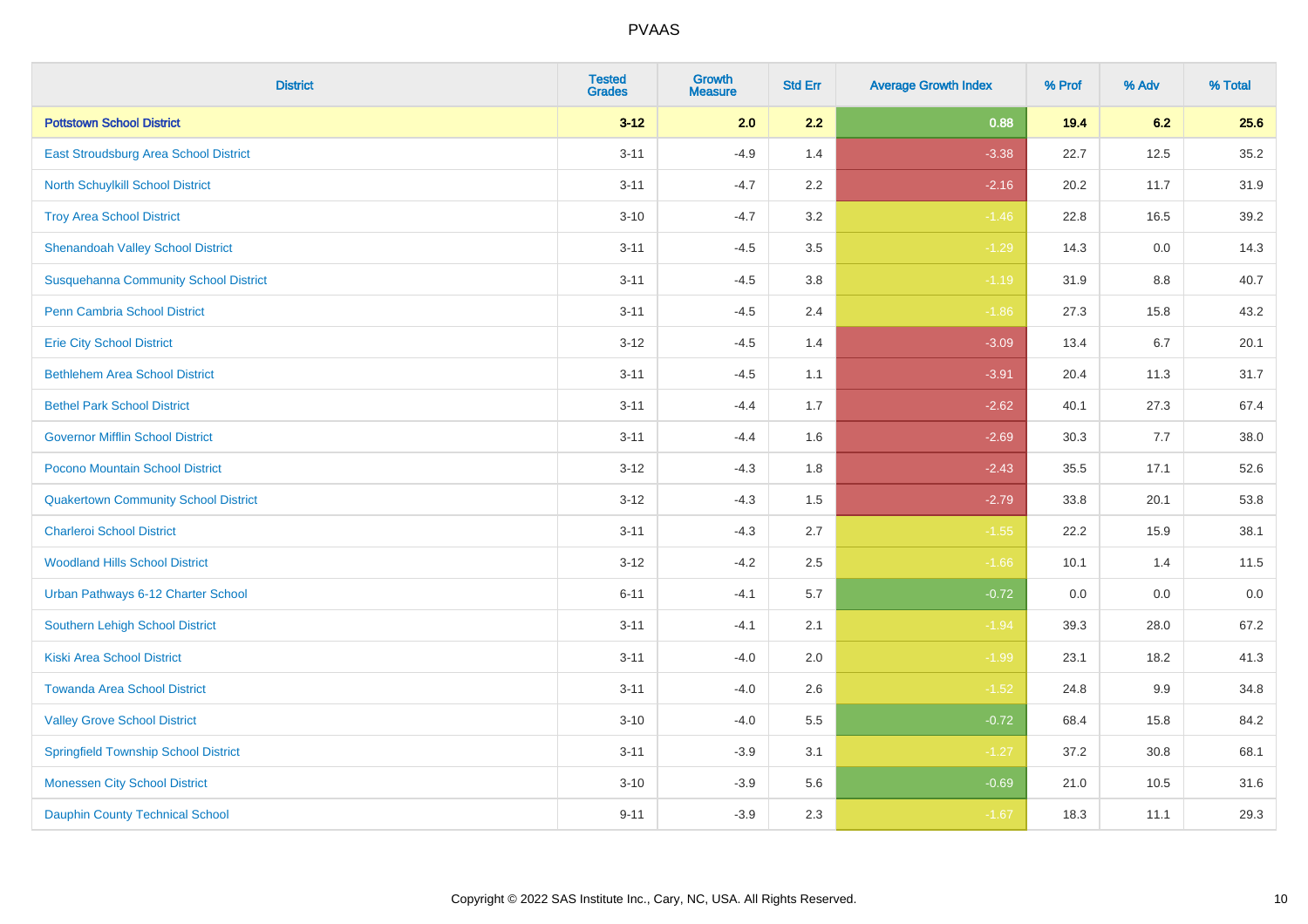| <b>District</b>                                         | <b>Tested</b><br><b>Grades</b> | <b>Growth</b><br><b>Measure</b> | <b>Std Err</b> | <b>Average Growth Index</b> | % Prof | % Adv   | % Total |
|---------------------------------------------------------|--------------------------------|---------------------------------|----------------|-----------------------------|--------|---------|---------|
| <b>Pottstown School District</b>                        | $3 - 12$                       | 2.0                             | 2.2            | 0.88                        | 19.4   | 6.2     | 25.6    |
| <b>Slippery Rock Area School District</b>               | $3 - 11$                       | $-3.8$                          | 2.5            | $-1.56$                     | 30.8   | 21.9    | 52.7    |
| <b>Universal Audenried Charter School</b>               | $9 - 11$                       | $-3.8$                          | 2.5            | $-1.53$                     | 3.0    | 0.5     | 3.5     |
| <b>Laurel Highlands School District</b>                 | $3 - 11$                       | $-3.8$                          | 2.3            | $-1.63$                     | 20.9   | 14.6    | 35.4    |
| <b>Franklin Area School District</b>                    | $3 - 11$                       | $-3.7$                          | 2.6            | $-1.43$                     | 30.5   | 5.9     | 36.4    |
| <b>Parkland School District</b>                         | $3 - 11$                       | $-3.7$                          | 1.2            | $-3.17$                     | 31.4   | 30.6    | 62.0    |
| <b>Chester-Upland School District</b>                   | $3 - 11$                       | $-3.6$                          | 2.6            | $-1.38$                     | 1.6    | $0.0\,$ | 1.6     |
| <b>Sugar Valley Rural Charter School</b>                | $3 - 11$                       | $-3.6$                          | 3.7            | $-0.98$                     | 10.3   | 0.0     | 10.3    |
| <b>Owen J Roberts School District</b>                   | $3 - 11$                       | $-3.5$                          | 1.5            | $-2.27$                     | 36.8   | 24.4    | 61.2    |
| <b>Greater Johnstown School District</b>                | $3 - 11$                       | $-3.5$                          | 2.4            | $-1.45$                     | 10.3   | 1.3     | 11.5    |
| <b>Middletown Area School District</b>                  | $3 - 11$                       | $-3.4$                          | 2.4            | $-1.44$                     | 34.3   | 15.2    | 49.4    |
| <b>Propel Charter School-Montour</b>                    | $3 - 10$                       | $-3.4$                          | 3.6            | $-0.93$                     | 7.7    | 0.0     | 7.7     |
| <b>Mahanoy Area School District</b>                     | $3 - 10$                       | $-3.4$                          | 3.1            | $-1.07$                     | 21.4   | $8.6\,$ | 30.0    |
| <b>Crestwood School District</b>                        | $3 - 11$                       | $-3.4$                          | 2.2            | $-1.52$                     | 33.1   | 21.7    | 54.9    |
| Center For Student Learning Charter School At Pennsbury | $6 - 12$                       | $-3.3$                          | 6.0            | $-0.55$                     | 23.1   | 0.0     | 23.1    |
| <b>Roberto Clemente Charter School</b>                  | $3 - 12$                       | $-3.3$                          | 4.1            | $-0.79$                     | 22.7   | 4.6     | 27.3    |
| <b>Pleasant Valley School District</b>                  | $3 - 11$                       | $-3.3$                          | 1.8            | $-1.80$                     | 28.5   | 10.4    | 39.0    |
| <b>Twin Valley School District</b>                      | $3 - 12$                       | $-3.2$                          | 1.9            | $-1.68$                     | 38.8   | 19.8    | 58.6    |
| <b>Northwest Area School District</b>                   | $3 - 10$                       | $-3.2$                          | 3.3            | $-0.97$                     | 30.4   | 13.0    | 43.5    |
| <b>Susq-Cyber Charter School</b>                        | $9 - 11$                       | $-3.2$                          | 5.8            | $-0.54$                     | 23.8   | 4.8     | 28.6    |
| <b>Oxford Area School District</b>                      | $3 - 11$                       | $-3.1$                          | 1.8            | $-1.77$                     | 27.5   | 14.5    | 42.0    |
| <b>Reynolds School District</b>                         | $3 - 10$                       | $-3.0$                          | 3.5            | $-0.87$                     | 27.3   | 9.1     | 36.4    |
| <b>KIPP Dubois Charter School</b>                       | $9 - 10$                       | $-3.0$                          | 3.1            | $-0.95$                     | 10.0   | 0.0     | 10.0    |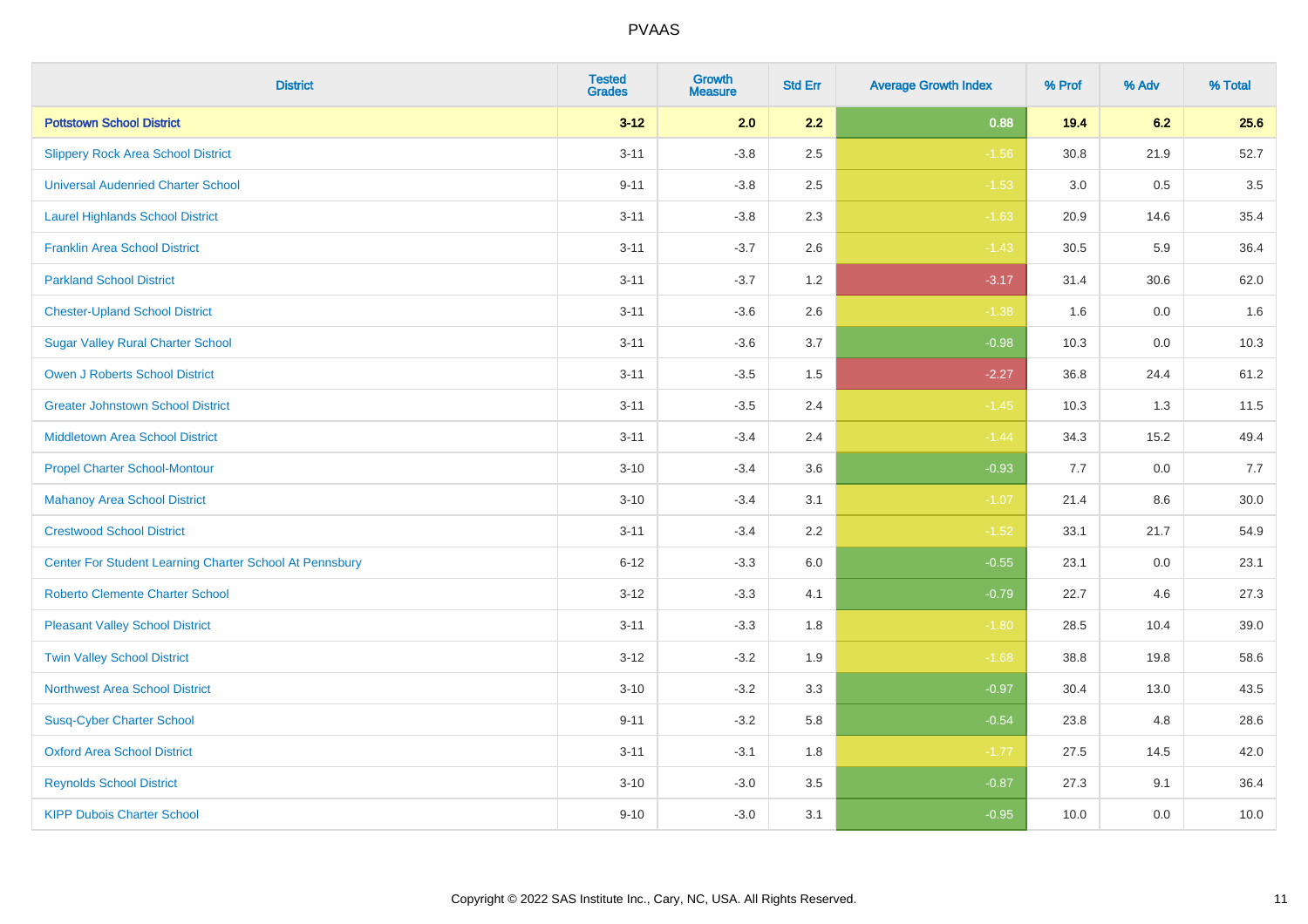| <b>District</b>                             | <b>Tested</b><br><b>Grades</b> | <b>Growth</b><br><b>Measure</b> | <b>Std Err</b> | <b>Average Growth Index</b> | % Prof | % Adv   | % Total |
|---------------------------------------------|--------------------------------|---------------------------------|----------------|-----------------------------|--------|---------|---------|
| <b>Pottstown School District</b>            | $3 - 12$                       | 2.0                             | 2.2            | 0.88                        | 19.4   | 6.2     | 25.6    |
| <b>Northgate School District</b>            | $3 - 11$                       | $-3.0$                          | 3.4            | $-0.85$                     | 35.6   | 6.8     | 42.4    |
| <b>Beaver Area School District</b>          | $3 - 10$                       | $-3.0$                          | 2.5            | $-1.16$                     | 25.8   | 27.8    | 53.6    |
| <b>Minersville Area School District</b>     | $3 - 11$                       | $-2.9$                          | 3.4            | $-0.86$                     | 27.4   | 9.7     | 37.1    |
| <b>Boyertown Area School District</b>       | $3 - 11$                       | $-2.9$                          | 1.4            | $-2.06$                     | 30.8   | 22.6    | 53.4    |
| <b>Bucks County Technical High School</b>   | $9 - 10$                       | $-2.9$                          | 2.2            | $-1.29$                     | 27.7   | 10.4    | 38.2    |
| <b>Rose Tree Media School District</b>      | $3 - 10$                       | $-2.8$                          | 2.1            | $-1.33$                     | 35.2   | 29.6    | 64.8    |
| <b>Carbondale Area School District</b>      | $3 - 10$                       | $-2.8$                          | 3.2            | $-0.87$                     | 27.5   | 2.9     | 30.4    |
| <b>Uniontown Area School District</b>       | $3 - 11$                       | $-2.8$                          | 3.1            | $-0.91$                     | 31.7   | $7.3$   | 39.0    |
| <b>Dubois Area School District</b>          | $3 - 11$                       | $-2.8$                          | 2.0            | $-1.37$                     | 35.5   | 19.0    | 54.6    |
| <b>Tri-Valley School District</b>           | $3 - 10$                       | $-2.7$                          | 3.9            | $-0.69$                     | 31.0   | 9.5     | 40.5    |
| Hatboro-Horsham School District             | $3 - 11$                       | $-2.7$                          | 1.6            | $-1.65$                     | 27.9   | 17.9    | 45.8    |
| Hollidaysburg Area School District          | $3 - 11$                       | $-2.7$                          | 1.6            | $-1.64$                     | 32.6   | 15.2    | 47.8    |
| <b>Shamokin Area School District</b>        | $3 - 11$                       | $-2.6$                          | 2.5            | $-1.06$                     | 19.6   | $9.8\,$ | 29.3    |
| <b>Nazareth Area School District</b>        | $3 - 11$                       | $-2.5$                          | 1.7            | $-1.53$                     | 29.2   | 24.6    | 53.8    |
| <b>Mount Union Area School District</b>     | $3 - 10$                       | $-2.5$                          | 2.8            | $-0.89$                     | 19.8   | 5.8     | 25.6    |
| Northwestern Lehigh School District         | $3 - 11$                       | $-2.4$                          | 2.1            | $-1.14$                     | 41.7   | 17.9    | 59.5    |
| <b>Wyomissing Area School District</b>      | $3-12$                         | $-2.4$                          | 2.6            | $-0.92$                     | 25.6   | 28.1    | 53.7    |
| <b>Southeastern Greene School District</b>  | $3 - 10$                       | $-2.3$                          | 4.4            | $-0.53$                     | 29.0   | 9.7     | 38.7    |
| <b>York Academy Regional Charter School</b> | $3 - 11$                       | $-2.3$                          | 4.4            | $-0.52$                     | 23.5   | 2.0     | 25.5    |
| <b>Conneaut School District</b>             | $3 - 12$                       | $-2.3$                          | 2.6            | $-0.91$                     | 27.4   | 9.7     | 37.1    |
| Mastery Charter School - Shoemaker Campus   | $7 - 10$                       | $-2.3$                          | 2.8            | $-0.81$                     | 10.1   | 3.7     | 13.8    |
| Northern Bedford County School District     | $3 - 11$                       | $-2.3$                          | 3.3            | $-0.69$                     | 26.2   | 16.9    | 43.1    |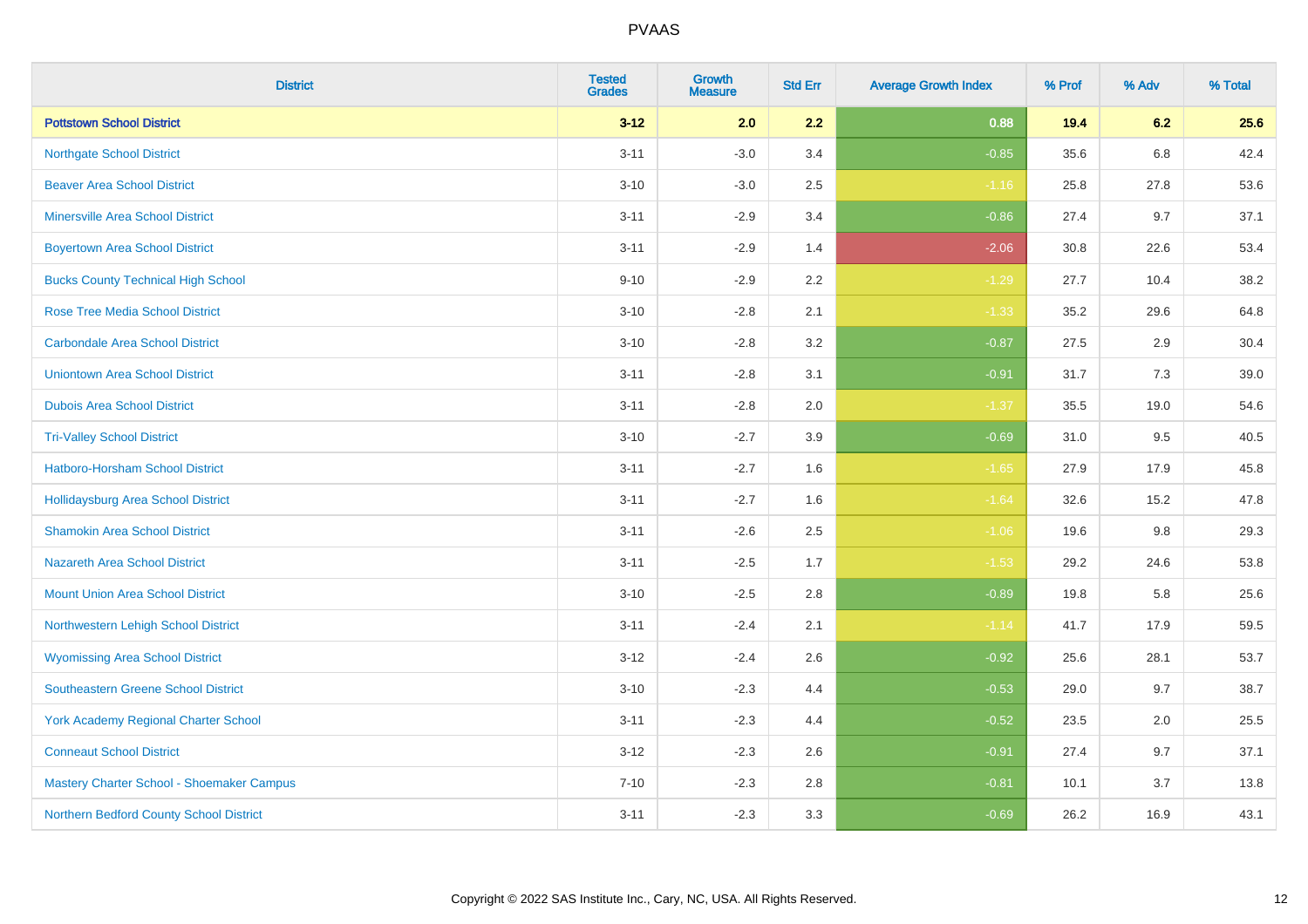| <b>District</b>                                   | <b>Tested</b><br><b>Grades</b> | <b>Growth</b><br><b>Measure</b> | <b>Std Err</b> | <b>Average Growth Index</b> | % Prof | % Adv   | % Total |
|---------------------------------------------------|--------------------------------|---------------------------------|----------------|-----------------------------|--------|---------|---------|
| <b>Pottstown School District</b>                  | $3 - 12$                       | 2.0                             | 2.2            | 0.88                        | 19.4   | 6.2     | 25.6    |
| <b>West Chester Area School District</b>          | $3 - 11$                       | $-2.1$                          | 1.2            | $-1.83$                     | 36.4   | 23.2    | 59.6    |
| <b>New Brighton Area School District</b>          | $3 - 11$                       | $-2.1$                          | 3.2            | $-0.65$                     | 31.5   | 11.1    | 42.6    |
| Propel Charter School - Braddock Hills            | $3 - 11$                       | $-2.1$                          | 3.3            | $-0.63$                     | 4.8    | 3.2     | 8.1     |
| <b>Shaler Area School District</b>                | $3 - 11$                       | $-2.1$                          | 1.8            | $-1.18$                     | 32.0   | 13.0    | 45.0    |
| <b>Carlynton School District</b>                  | $3 - 11$                       | $-2.0$                          | 3.2            | $-0.62$                     | 27.9   | 5.2     | 33.1    |
| <b>Penns Manor Area School District</b>           | $3 - 12$                       | $-1.9$                          | 3.5            | $-0.55$                     | 24.2   | $3.8\,$ | 28.0    |
| <b>Allegheny Valley School District</b>           | $3 - 11$                       | $-1.9$                          | 3.9            | $-0.48$                     | 31.8   | 11.4    | 43.2    |
| <b>Lakeview School District</b>                   | $3 - 11$                       | $-1.9$                          | 3.5            | $-0.53$                     | 41.5   | 12.3    | 53.8    |
| <b>Farrell Area School District</b>               | $3 - 11$                       | $-1.9$                          | 4.2            | $-0.44$                     | 9.3    | 11.6    | 20.9    |
| <b>Chichester School District</b>                 | $3 - 11$                       | $-1.8$                          | 4.2            | $-0.44$                     | 40.0   | 14.0    | 54.0    |
| <b>Bradford Area School District</b>              | $3 - 12$                       | $-1.8$                          | 2.3            | $-0.79$                     | 31.2   | 16.7    | 47.9    |
| <b>Forest Area School District</b>                | $3 - 11$                       | $-1.8$                          | 4.7            | $-0.37$                     | 18.9   | 15.1    | 34.0    |
| <b>Mastery Charter High School-Lenfest Campus</b> | $7 - 11$                       | $-1.8$                          | 5.8            | $-0.30$                     | 26.3   | 0.0     | 26.3    |
| <b>Albert Gallatin Area School District</b>       | $3 - 11$                       | $-1.7$                          | 2.3            | $-0.72$                     | 31.9   | 20.7    | 52.7    |
| <b>Clairton City School District</b>              | $3 - 11$                       | $-1.6$                          | $5.0\,$        | $-0.32$                     | 3.8    | 0.5     | 4.4     |
| <b>Burrell School District</b>                    | $3 - 11$                       | $-1.5$                          | 3.3            | $-0.44$                     | 27.8   | 17.7    | 45.6    |
| <b>Clearfield Area School District</b>            | $3 - 10$                       | $-1.3$                          | 3.7            | $-0.34$                     | 43.9   | 24.6    | 68.4    |
| <b>Highlands School District</b>                  | $3 - 11$                       | $-1.3$                          | 2.3            | $-0.55$                     | 32.6   | 10.5    | 43.0    |
| <b>Bangor Area School District</b>                | $3 - 12$                       | $-1.2$                          | 2.0            | $-0.60$                     | 25.8   | 12.7    | 38.5    |
| <b>Forest City Regional School District</b>       | $3 - 12$                       | $-1.2$                          | 3.6            | $-0.33$                     | 26.5   | 8.2     | 34.7    |
| <b>Lebanon School District</b>                    | $3 - 11$                       | $-1.2$                          | 1.9            | $-0.63$                     | 15.2   | 6.4     | 21.6    |
| <b>Claysburg-Kimmel School District</b>           | $3 - 11$                       | $-1.2$                          | 5.2            | $-0.22$                     | 5.0    | 0.0     | 5.0     |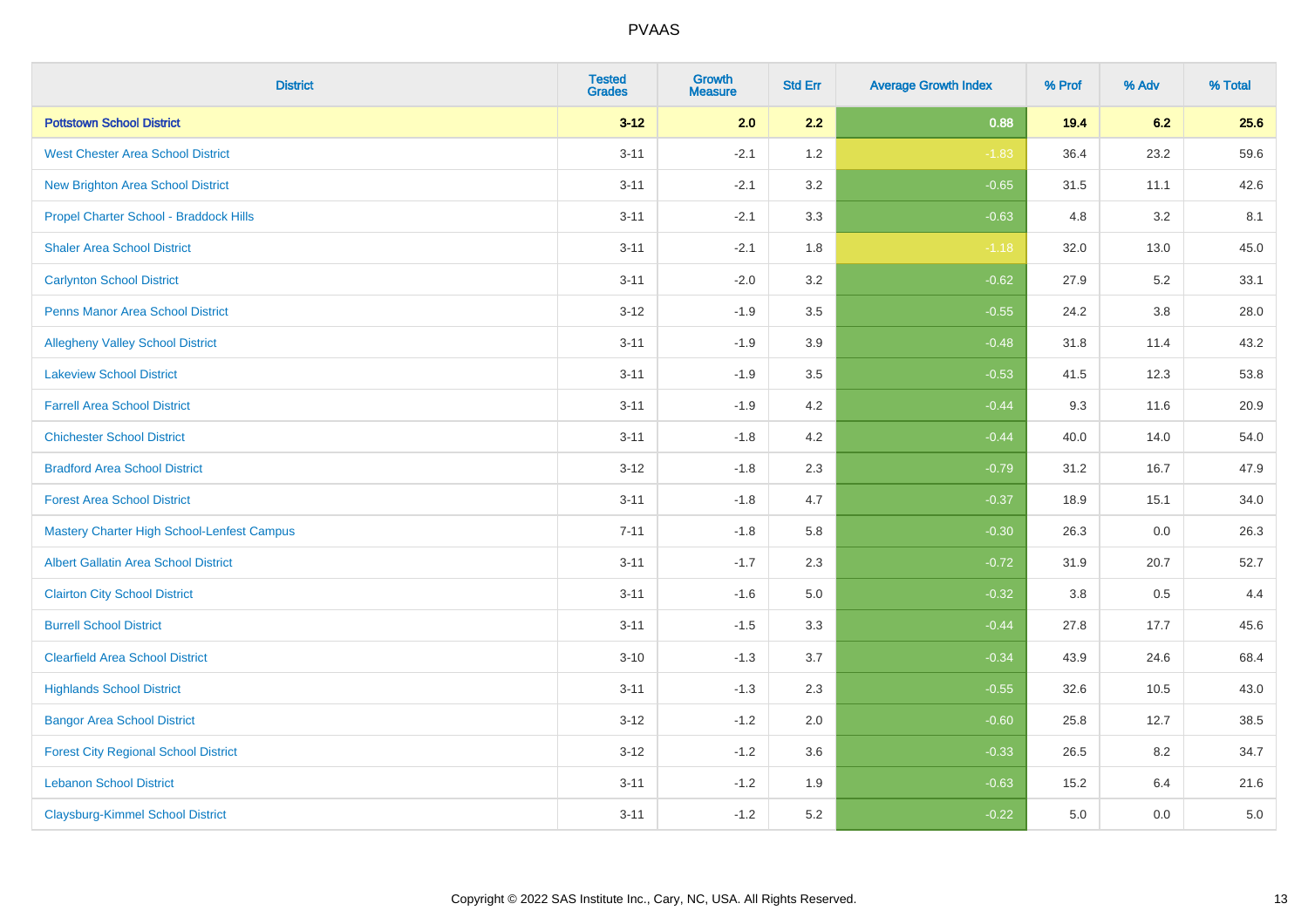| <b>District</b>                           | <b>Tested</b><br><b>Grades</b> | <b>Growth</b><br><b>Measure</b> | <b>Std Err</b> | <b>Average Growth Index</b> | % Prof | % Adv | % Total |
|-------------------------------------------|--------------------------------|---------------------------------|----------------|-----------------------------|--------|-------|---------|
| <b>Pottstown School District</b>          | $3 - 12$                       | 2.0                             | 2.2            | 0.88                        | 19.4   | 6.2   | 25.6    |
| <b>Columbia Borough School District</b>   | $3 - 12$                       | $-1.1$                          | 3.6            | $-0.31$                     | 17.2   | 1.7   | 19.0    |
| <b>Ferndale Area School District</b>      | $3 - 10$                       | $-1.1$                          | 4.1            | $-0.27$                     | 21.0   | 7.9   | 29.0    |
| <b>Norwin School District</b>             | $3 - 11$                       | $-1.1$                          | 1.6            | $-0.70$                     | 37.7   | 27.6  | 65.2    |
| <b>Evergreen Community Charter School</b> | $6 - 11$                       | $-1.1$                          | 4.7            | $-0.23$                     | 34.6   | 26.9  | 61.5    |
| <b>Pine Grove Area School District</b>    | $3 - 11$                       | $-1.1$                          | 3.0            | $-0.36$                     | 29.5   | 14.3  | 43.8    |
| <b>Everett Area School District</b>       | $3 - 11$                       | $-1.1$                          | 3.1            | $-0.34$                     | 34.2   | 13.2  | 47.4    |
| <b>Schuylkill Valley School District</b>  | $3 - 11$                       | $-1.0$                          | 2.2            | $-0.47$                     | 29.8   | 20.2  | 50.0    |
| <b>Westmont Hilltop School District</b>   | $3 - 11$                       | $-1.0$                          | 2.8            | $-0.36$                     | 33.3   | 14.7  | 48.0    |
| South Eastern School District             | $3 - 11$                       | $-1.0$                          | 1.8            | $-0.55$                     | 36.4   | 17.1  | 53.5    |
| <b>Exeter Township School District</b>    | $3 - 11$                       | $-1.0$                          | 1.7            | $-0.58$                     | 27.2   | 15.6  | 42.8    |
| <b>South Allegheny School District</b>    | $3 - 11$                       | $-0.9$                          | 3.1            | $-0.30$                     | 23.8   | 2.5   | 26.2    |
| <b>Palmerton Area School District</b>     | $3 - 11$                       | $-0.9$                          | 2.7            | $-0.34$                     | 34.3   | 14.3  | 48.6    |
| <b>Blacklick Valley School District</b>   | $3 - 11$                       | $-0.9$                          | 3.9            | $-0.23$                     | 7.7    | 7.7   | 15.4    |
| <b>Cranberry Area School District</b>     | $3 - 12$                       | $-0.9$                          | 3.1            | $-0.29$                     | 25.5   | 9.7   | 35.2    |
| <b>MaST Community Charter School</b>      | $3 - 10$                       | $-0.9$                          | 2.5            | $-0.34$                     | 25.0   | 21.6  | 46.6    |
| Lehigh Career & Technical Institute       | $10 - 12$                      | $-0.7$                          | 6.3            | $-0.11$                     | 36.4   | 4.6   | 40.9    |
| Jeannette City School District            | $3 - 11$                       | $-0.7$                          | 3.4            | $-0.20$                     | 26.8   | 4.1   | 30.9    |
| <b>Fort Cherry School District</b>        | $3 - 10$                       | $-0.7$                          | 3.1            | $-0.21$                     | 30.6   | 14.1  | 44.7    |
| Northern Lebanon School District          | $3 - 11$                       | $-0.7$                          | 2.3            | $-0.29$                     | 18.8   | 6.8   | 25.6    |
| South Side Area School District           | $3 - 11$                       | $-0.6$                          | 3.1            | $-0.19$                     | 24.0   | 28.0  | 52.0    |
| <b>Fairfield Area School District</b>     | $3 - 11$                       | $-0.5$                          | 3.6            | $-0.13$                     | 43.9   | 6.1   | 50.0    |
| <b>Portage Area School District</b>       | $3 - 10$                       | $-0.5$                          | 3.3            | $-0.14$                     | 27.0   | 20.6  | 47.6    |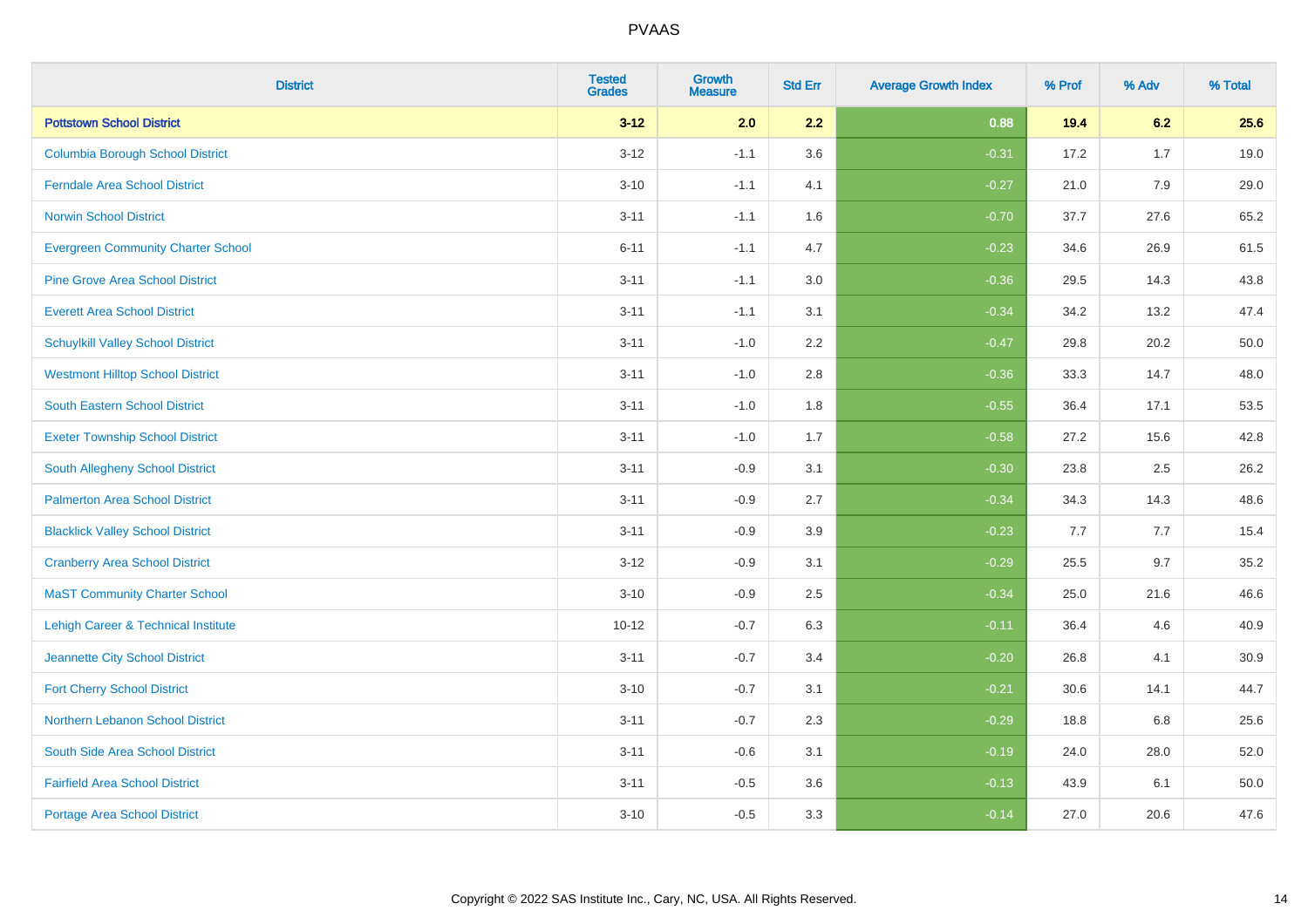| <b>District</b>                                  | <b>Tested</b><br><b>Grades</b> | Growth<br><b>Measure</b> | <b>Std Err</b> | <b>Average Growth Index</b> | % Prof | % Adv | % Total |
|--------------------------------------------------|--------------------------------|--------------------------|----------------|-----------------------------|--------|-------|---------|
| <b>Pottstown School District</b>                 | $3 - 12$                       | 2.0                      | 2.2            | 0.88                        | 19.4   | 6.2   | 25.6    |
| <b>Otto-Eldred School District</b>               | $3 - 11$                       | $-0.5$                   | 3.5            | $-0.13$                     | 35.8   | 10.5  | 46.3    |
| <b>Brockway Area School District</b>             | $3 - 11$                       | $-0.4$                   | 3.5            | $-0.11$                     | 41.2   | 13.8  | 55.0    |
| <b>Central Greene School District</b>            | $3 - 11$                       | $-0.4$                   | 2.5            | $-0.15$                     | 27.8   | 14.8  | 42.6    |
| Northern Cambria School District                 | $3 - 11$                       | $-0.3$                   | 3.4            | $-0.09$                     | 26.5   | 1.2   | 27.7    |
| <b>Wilson Area School District</b>               | $3 - 11$                       | $-0.3$                   | 2.4            | $-0.12$                     | 35.4   | 14.6  | 50.0    |
| <b>Greencastle-Antrim School District</b>        | $3 - 11$                       | $-0.3$                   | 2.0            | $-0.14$                     | 30.9   | 22.2  | 53.1    |
| <b>Harrisburg City School District</b>           | $3 - 11$                       | $-0.2$                   | 2.0            | $-0.11$                     | 6.0    | 2.0   | 8.0     |
| <b>Freeport Area School District</b>             | $3 - 10$                       | $-0.2$                   | 2.1            | $-0.10$                     | 37.4   | 29.8  | 67.2    |
| Southern Tioga School District                   | $3 - 11$                       | $-0.1$                   | 2.8            | $-0.03$                     | 26.3   | 10.3  | 36.6    |
| <b>Warren County School District</b>             | $3 - 11$                       | $-0.1$                   | 1.6            | $-0.06$                     | 26.7   | 9.7   | 36.4    |
| <b>Penn Hills School District</b>                | $3 - 11$                       | 0.0                      | 2.4            | 0.02                        | 18.4   | 7.1   | 25.6    |
| Altoona Area School District                     | $3 - 12$                       | 0.1                      | 1.5            | 0.07                        | 29.0   | 13.8  | 42.8    |
| Community Academy Of Philadelphia Charter School | $3 - 11$                       | 0.1                      | 2.6            | 0.06                        | 9.7    | 2.6   | 12.4    |
| <b>Garnet Valley School District</b>             | $3 - 10$                       | 0.2                      | 1.7            | 0.13                        | 34.9   | 26.4  | 61.3    |
| <b>Central Columbia School District</b>          | $3 - 12$                       | 0.3                      | 2.3            | 0.12                        | 25.4   | 37.6  | 63.0    |
| <b>Ridley School District</b>                    | $3 - 12$                       | 0.3                      | 1.6            | 0.21                        | 32.0   | 10.7  | 42.6    |
| <b>Shippensburg Area School District</b>         | $3 - 11$                       | 0.5                      | 1.8            | 0.26                        | 23.5   | 22.8  | 46.3    |
| <b>Wilson School District</b>                    | $3 - 12$                       | 0.5                      | 1.5            | 0.32                        | 30.4   | 25.5  | 55.9    |
| Pennsylvania Cyber Charter School                | $3 - 11$                       | 0.6                      | 1.5            | 0.37                        | 20.8   | 8.1   | 28.9    |
| Hamburg Area School District                     | $3 - 11$                       | 0.6                      | 2.4            | 0.25                        | 28.0   | 15.5  | 43.6    |
| <b>New Foundations Charter School</b>            | $3 - 11$                       | 0.6                      | 2.2            | 0.29                        | 22.4   | 4.0   | 26.4    |
| <b>Tech Freire Charter School</b>                | $9 - 11$                       | 0.7                      | 2.5            | 0.27                        | 3.6    | 0.0   | 3.6     |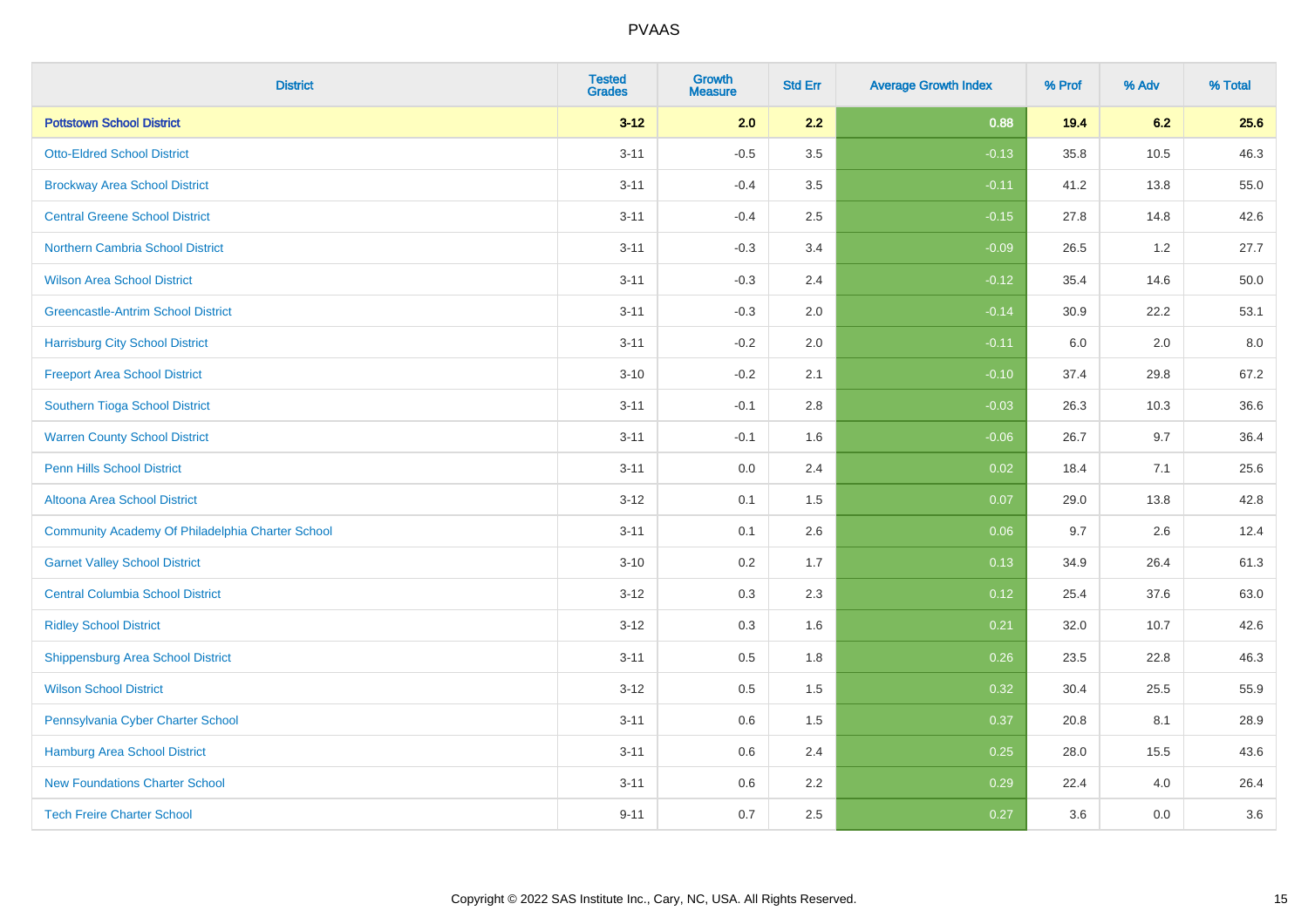| <b>District</b>                                    | <b>Tested</b><br><b>Grades</b> | <b>Growth</b><br><b>Measure</b> | <b>Std Err</b> | <b>Average Growth Index</b> | % Prof | % Adv | % Total |
|----------------------------------------------------|--------------------------------|---------------------------------|----------------|-----------------------------|--------|-------|---------|
| <b>Pottstown School District</b>                   | $3 - 12$                       | 2.0                             | 2.2            | 0.88                        | 19.4   | 6.2   | 25.6    |
| <b>Jersey Shore Area School District</b>           | $3 - 11$                       | 0.7                             | 2.5            | 0.27                        | 39.3   | 13.6  | 52.9    |
| <b>Seneca Valley School District</b>               | $3 - 11$                       | 0.8                             | 1.4            | 0.54                        | 40.6   | 25.2  | 65.8    |
| <b>Marion Center Area School District</b>          | $3 - 10$                       | 0.8                             | 2.9            | 0.27                        | 23.3   | 11.1  | 34.4    |
| <b>Hopewell Area School District</b>               | $3 - 11$                       | 0.8                             | 2.6            | 0.31                        | 34.5   | 12.4  | 46.9    |
| <b>Tidioute Community Charter School</b>           | $3 - 11$                       | 0.8                             | 4.4            | 0.19                        | 18.1   | 6.9   | 25.0    |
| Daniel Boone Area School District                  | $3 - 12$                       | 0.9                             | 1.9            | 0.46                        | 28.9   | 22.0  | 51.0    |
| <b>Abington School District</b>                    | $3 - 10$                       | 0.9                             | 1.6            | 0.57                        | 29.7   | 28.7  | 58.4    |
| <b>Upper Adams School District</b>                 | $3 - 11$                       | 0.9                             | 2.5            | 0.37                        | 33.0   | 17.0  | 50.0    |
| South Williamsport Area School District            | $3 - 10$                       | 0.9                             | 3.1            | 0.31                        | 38.4   | 11.6  | 50.0    |
| <b>Bensalem Township School District</b>           | $3 - 11$                       | 1.0                             | 1.6            | 0.63                        | 24.3   | 10.7  | 34.9    |
| <b>Tulpehocken Area School District</b>            | $3 - 12$                       | 1.0                             | 4.9            | 0.20                        | 11.5   | 23.1  | 34.6    |
| <b>Wattsburg Area School District</b>              | $3 - 11$                       | $1.0\,$                         | 2.7            | 0.36                        | 20.4   | 12.4  | 32.7    |
| <b>Annville-Cleona School District</b>             | $3 - 12$                       | 1.1                             | 2.4            | 0.45                        | 34.8   | 13.6  | 48.5    |
| <b>Upper Moreland Township School District</b>     | $3 - 11$                       | 1.1                             | 2.0            | 0.56                        | 24.8   | 26.6  | 51.3    |
| <b>North Star School District</b>                  | $3 - 11$                       | 1.1                             | 3.3            | 0.34                        | 26.2   | 20.0  | 46.2    |
| Philadelphia Electrical & Tech Charter High School | $10 - 10$                      | 1.2                             | 2.6            | 0.45                        | 0.9    | 0.0   | 0.9     |
| <b>Springfield School District</b>                 | $3 - 11$                       | 1.2                             | 1.7            | 0.69                        | 31.8   | 25.2  | 56.9    |
| <b>Penn-Delco School District</b>                  | $3 - 11$                       | 1.3                             | 1.8            | 0.75                        | 26.5   | 12.6  | 39.1    |
| <b>Brentwood Borough School District</b>           | $3 - 11$                       | 1.3                             | 3.0            | 0.44                        | 20.2   | 16.0  | 36.2    |
| <b>MaST Community Charter School II</b>            | $3 - 10$                       | 1.4                             | 3.0            | 0.45                        | 16.1   | 4.6   | 20.7    |
| <b>Oley Valley School District</b>                 | $3 - 11$                       | 1.4                             | 2.4            | 0.56                        | 37.4   | 23.9  | 61.4    |
| <b>Reach Cyber Charter School</b>                  | $3 - 11$                       | 1.4                             | 3.6            | 0.40                        | 32.9   | 15.2  | 48.1    |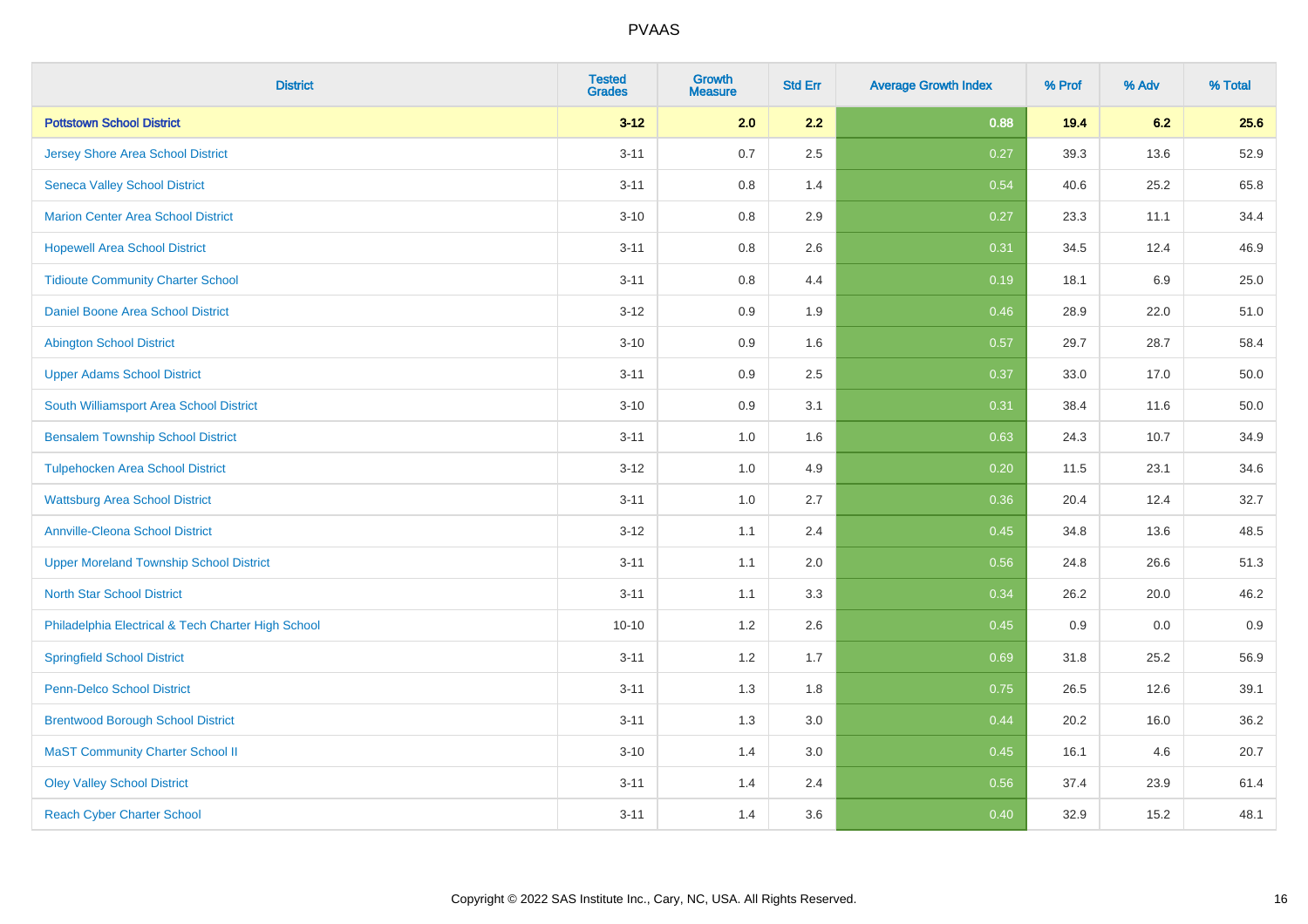| <b>District</b>                           | <b>Tested</b><br><b>Grades</b> | <b>Growth</b><br><b>Measure</b> | <b>Std Err</b> | <b>Average Growth Index</b> | % Prof | % Adv | % Total |
|-------------------------------------------|--------------------------------|---------------------------------|----------------|-----------------------------|--------|-------|---------|
| <b>Pottstown School District</b>          | $3 - 12$                       | 2.0                             | 2.2            | 0.88                        | 19.4   | 6.2   | 25.6    |
| <b>Tunkhannock Area School District</b>   | $3 - 11$                       | 1.4                             | 2.0            | 0.71                        | 29.8   | 18.1  | 47.9    |
| <b>Haverford Township School District</b> | $3 - 11$                       | 1.4                             | 1.4            | 1.05                        | 36.7   | 26.3  | 63.0    |
| <b>Centennial School District</b>         | $3 - 10$                       | 1.5                             | 1.5            | 0.98                        | 23.6   | 12.4  | 36.0    |
| <b>Moon Area School District</b>          | $3 - 11$                       | 1.5                             | 1.8            | 0.86                        | 34.5   | 25.5  | 60.0    |
| <b>Avella Area School District</b>        | $3 - 12$                       | 1.6                             | 4.7            | 0.34                        | 34.8   | 7.2   | 42.0    |
| <b>Juniata Valley School District</b>     | $3 - 11$                       | 1.6                             | 3.2            | 0.51                        | 23.1   | 9.4   | 32.5    |
| <b>Shenango Area School District</b>      | $3 - 11$                       | 1.7                             | 3.2            | 0.52                        | 41.4   | 13.8  | 55.3    |
| <b>Lewisburg Area School District</b>     | $3 - 11$                       | 1.7                             | 2.4            | 0.72                        | 35.9   | 35.9  | 71.8    |
| <b>Forest Hills School District</b>       | $3 - 11$                       | 1.8                             | 2.5            | 0.71                        | 28.8   | 10.3  | 39.1    |
| West Jefferson Hills School District      | $3 - 11$                       | 1.9                             | 1.9            | 0.99                        | 34.8   | 27.3  | 62.1    |
| <b>Pottstown School District</b>          | $3 - 12$                       | 2.0                             | 2.2            | 0.88                        | 19.4   | 6.2   | 25.6    |
| <b>Blackhawk School District</b>          | $3 - 11$                       | 2.0                             | 2.3            | 0.87                        | 34.6   | 20.7  | 55.3    |
| <b>Bethlehem-Center School District</b>   | $3 - 10$                       | 2.1                             | 3.5            | 0.59                        | 32.3   | 4.6   | 36.9    |
| Esperanza Academy Charter School          | $4 - 11$                       | 2.1                             | 2.1            | 1.01                        | 14.2   | 3.6   | 17.8    |
| <b>Upper Dublin School District</b>       | $3 - 12$                       | 2.1                             | 1.8            | 1.19                        | 34.7   | 30.0  | 64.7    |
| <b>Solanco School District</b>            | $3 - 11$                       | 2.2                             | 1.8            | 1.18                        | 27.2   | 15.0  | 42.3    |
| <b>Mercer Area School District</b>        | $3 - 11$                       | 2.2                             | 3.1            | 0.70                        | 24.4   | 11.8  | 36.2    |
| <b>Belmont Charter School</b>             | $3 - 10$                       | 2.2                             | 3.4            | 0.64                        | 5.3    | 1.8   | 7.0     |
| <b>West Shore School District</b>         | $3 - 12$                       | 2.2                             | 1.3            | 1.68                        | 31.8   | 15.2  | 47.1    |
| Mt Lebanon School District                | $3 - 11$                       | 2.4                             | 1.3            | 1.79                        | 39.3   | 37.4  | 76.8    |
| <b>Conestoga Valley School District</b>   | $3 - 11$                       | 2.4                             | 1.7            | 1.43                        | 35.0   | 23.5  | 58.5    |
| <b>South Western School District</b>      | $3 - 12$                       | 2.5                             | 1.7            | 1.48                        | 36.2   | 19.7  | 55.9    |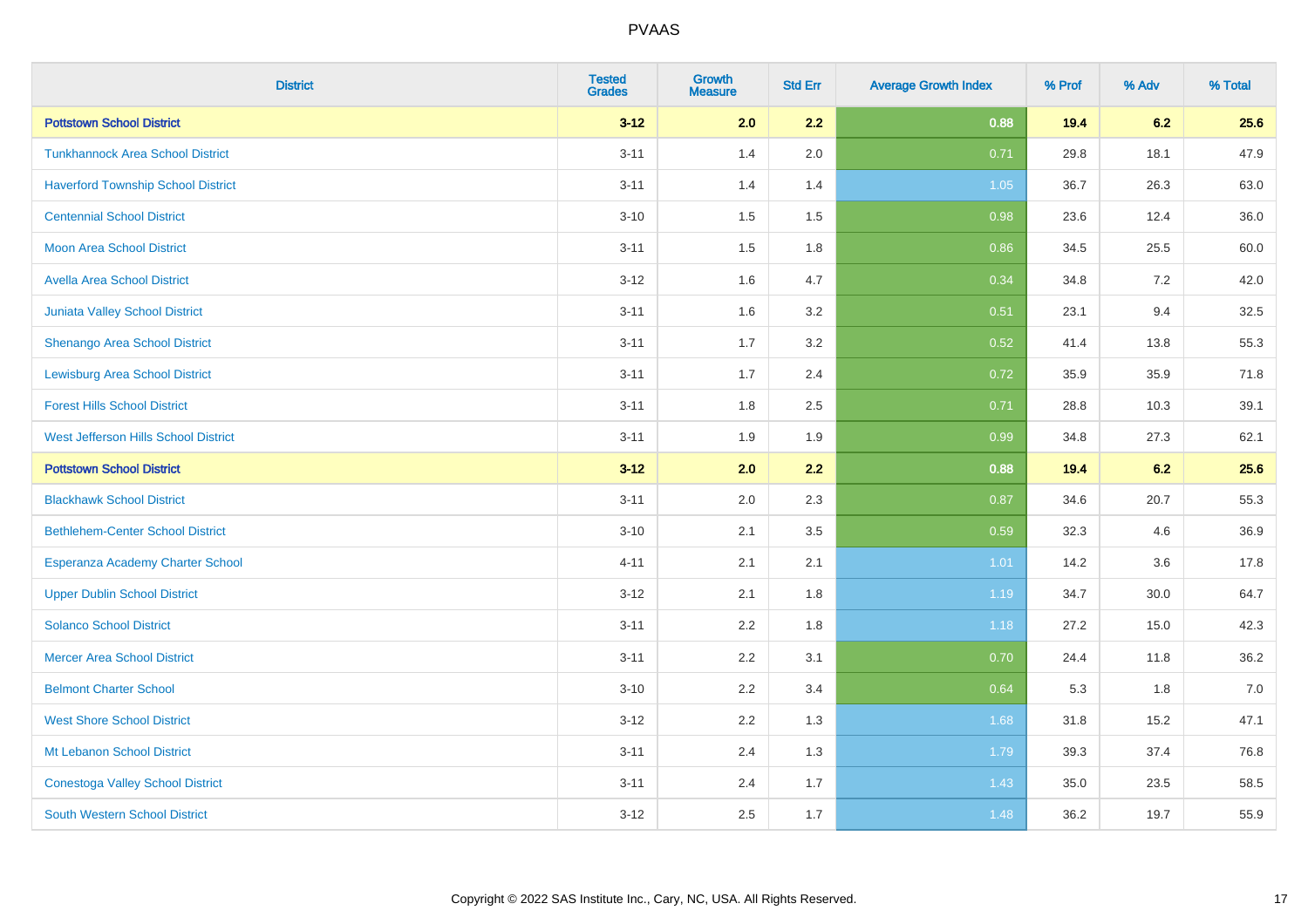| <b>District</b>                                 | <b>Tested</b><br><b>Grades</b> | <b>Growth</b><br><b>Measure</b> | <b>Std Err</b> | <b>Average Growth Index</b> | % Prof | % Adv | % Total |
|-------------------------------------------------|--------------------------------|---------------------------------|----------------|-----------------------------|--------|-------|---------|
| <b>Pottstown School District</b>                | $3 - 12$                       | 2.0                             | 2.2            | 0.88                        | 19.4   | 6.2   | 25.6    |
| <b>Bermudian Springs School District</b>        | $3 - 11$                       | 2.5                             | 2.4            | 1.05                        | 31.8   | 23.5  | 55.3    |
| <b>Sullivan County School District</b>          | $3 - 10$                       | 2.5                             | 4.3            | 0.58                        | 43.6   | 7.7   | 51.3    |
| <b>Union School District</b>                    | $3 - 12$                       | 2.5                             | 3.7            | 0.69                        | 17.9   | 10.4  | 28.4    |
| <b>School Lane Charter School</b>               | $3 - 11$                       | 2.6                             | 3.6            | 0.72                        | 23.1   | 18.7  | 41.8    |
| <b>Williams Valley School District</b>          | $3 - 11$                       | 2.6                             | 3.7            | 0.69                        | 17.0   | 5.1   | 22.0    |
| <b>Austin Area School District</b>              | $3 - 11$                       | 2.6                             | 6.0            | 0.43                        | 25.0   | 18.8  | 43.8    |
| <b>Athens Area School District</b>              | $3 - 11$                       | 2.6                             | 2.3            | 1.11                        | 34.9   | 12.3  | 47.3    |
| <b>Perkiomen Valley School District</b>         | $3 - 11$                       | 2.7                             | 1.5            | 1.83                        | 35.0   | 25.3  | 60.3    |
| Mastery Charter School - Pickett Campus         | $6 - 10$                       | 2.7                             | 4.2            | 0.65                        | 20.6   | 0.0   | 20.6    |
| <b>Eastern Lancaster County School District</b> | $3 - 12$                       | 2.9                             | 3.2            | 0.91                        | 35.2   | 36.4  | 71.6    |
| <b>Ringgold School District</b>                 | $3 - 11$                       | 2.9                             | 2.2            | 1.32                        | 23.8   | 13.3  | 37.1    |
| <b>Penn-Trafford School District</b>            | $3 - 11$                       | 2.9                             | 1.8            | 1.68                        | 46.3   | 26.2  | 72.5    |
| <b>Waynesboro Area School District</b>          | $3 - 12$                       | 3.0                             | 1.8            | 1.67                        | 26.0   | 23.5  | 49.5    |
| <b>Gateway School District</b>                  | $3 - 11$                       | 3.1                             | 2.0            | 1.55                        | 35.7   | 18.5  | 54.2    |
| Northampton Area School District                | $3 - 11$                       | 3.2                             | 1.5            | 2.05                        | 29.8   | 17.9  | 47.7    |
| <b>Clarion Area School District</b>             | $3 - 11$                       | 3.2                             | 3.7            | 0.88                        | 31.7   | 13.3  | 45.0    |
| North Clarion County School District            | $3 - 12$                       | 3.4                             | 4.1            | 0.83                        | 45.0   | 18.8  | 63.8    |
| <b>Fort Leboeuf School District</b>             | $3 - 11$                       | 3.5                             | 2.2            | 1.58                        | 32.0   | 16.8  | 48.8    |
| <b>Bellwood-Antis School District</b>           | $3 - 10$                       | 3.5                             | 2.8            | 1.24                        | 40.9   | 19.4  | 60.2    |
| <b>Keystone Central School District</b>         | $3 - 11$                       | 3.6                             | 1.8            | 2.04                        | 27.1   | 14.6  | 41.8    |
| <b>Western Wayne School District</b>            | $3 - 11$                       | 3.6                             | 2.6            | 1.39                        | 30.8   | 16.2  | 47.0    |
| <b>Midd-West School District</b>                | $3 - 11$                       | 3.6                             | 2.6            | 1.42                        | 28.6   | 25.0  | 53.6    |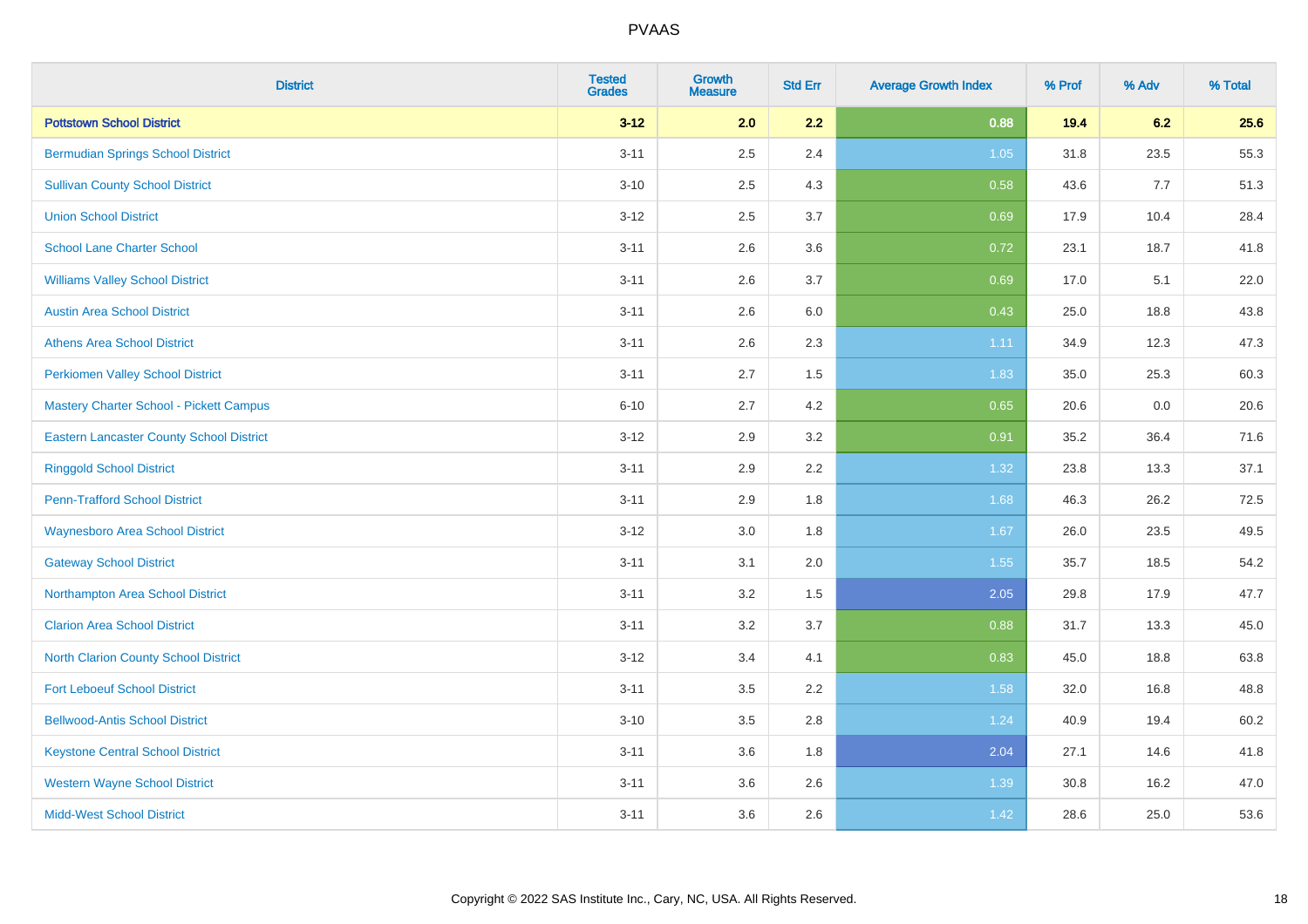| <b>District</b>                                    | <b>Tested</b><br><b>Grades</b> | <b>Growth</b><br><b>Measure</b> | <b>Std Err</b> | <b>Average Growth Index</b> | % Prof | % Adv | % Total |
|----------------------------------------------------|--------------------------------|---------------------------------|----------------|-----------------------------|--------|-------|---------|
| <b>Pottstown School District</b>                   | $3 - 12$                       | 2.0                             | 2.2            | 0.88                        | 19.4   | 6.2   | 25.6    |
| <b>Sharpsville Area School District</b>            | $3 - 11$                       | 3.8                             | 3.7            | 1.04                        | 41.1   | 23.2  | 64.3    |
| <b>Newport School District</b>                     | $3 - 12$                       | 3.8                             | 3.3            | 1.17                        | 38.8   | 10.4  | 49.2    |
| <b>Northeastern York School District</b>           | $3 - 11$                       | $3.8\,$                         | 1.8            | 2.11                        | 32.7   | 21.0  | 53.7    |
| <b>Spring Grove Area School District</b>           | $3 - 11$                       | 3.9                             | 2.0            | 1.90                        | 30.0   | 23.0  | 53.0    |
| Susquehanna Township School District               | $3 - 12$                       | 3.9                             | 2.7            | 1.45                        | 19.0   | 13.1  | 32.0    |
| <b>Southeast Delco School District</b>             | $3 - 10$                       | 3.9                             | 3.5            | 1.12                        | 18.6   | 3.4   | 22.0    |
| <b>Brownsville Area School District</b>            | $3 - 12$                       | 3.9                             | 3.8            | 1.04                        | 22.0   | 8.5   | 30.5    |
| <b>Chestnut Ridge School District</b>              | $3 - 12$                       | 4.0                             | 2.9            | 1.38                        | 33.2   | 11.0  | 44.2    |
| <b>Eastern Lebanon County School District</b>      | $3 - 11$                       | 4.0                             | 2.1            | 1.89                        | 23.5   | 11.5  | 35.0    |
| Philipsburg-Osceola Area School District           | $3 - 11$                       | 4.1                             | 3.0            | 1.37                        | 22.5   | 16.2  | 38.8    |
| <b>Commonwealth Charter Academy Charter School</b> | $3 - 10$                       | 4.2                             | 1.6            | 2.68                        | 27.0   | 15.6  | 42.5    |
| <b>Bloomsburg Area School District</b>             | $3 - 10$                       | 4.3                             | 3.4            | $1.26$                      | 36.5   | 20.6  | 57.1    |
| <b>Purchase Line School District</b>               | $3 - 12$                       | 4.3                             | 3.3            | 1.30                        | 32.3   | 9.0   | 41.4    |
| <b>Reading School District</b>                     | $3 - 11$                       | 4.3                             | 1.2            | 3.71                        | 16.8   | 6.0   | 22.8    |
| South Middleton School District                    | $3 - 11$                       | 4.4                             | 2.2            | 1.95                        | 31.1   | 16.4  | 47.5    |
| Downingtown Area School District                   | $3 - 11$                       | 4.4                             | 1.1            | 4.06                        | 30.1   | 32.0  | 62.2    |
| Pennsylvania Virtual Charter School                | $3 - 11$                       | 4.4                             | 3.4            | 1.31                        | 29.8   | 21.2  | 51.0    |
| <b>Red Lion Area School District</b>               | $3 - 11$                       | 4.5                             | 1.9            | 2.31                        | 32.3   | 21.5  | 53.8    |
| <b>Mckeesport Area School District</b>             | $3 - 12$                       | 4.6                             | 2.2            | 2.14                        | 21.1   | 4.4   | 25.5    |
| <b>Central Valley School District</b>              | $3 - 10$                       | 4.7                             | 2.6            | 1.83                        | 37.8   | 18.5  | 56.3    |
| East Pennsboro Area School District                | $3 - 11$                       | 4.8                             | 2.1            | 2.26                        | 36.8   | 16.9  | 53.7    |
| <b>Conemaugh Township Area School District</b>     | $3 - 12$                       | 4.8                             | 3.5            | 1.39                        | 30.9   | 27.8  | 58.8    |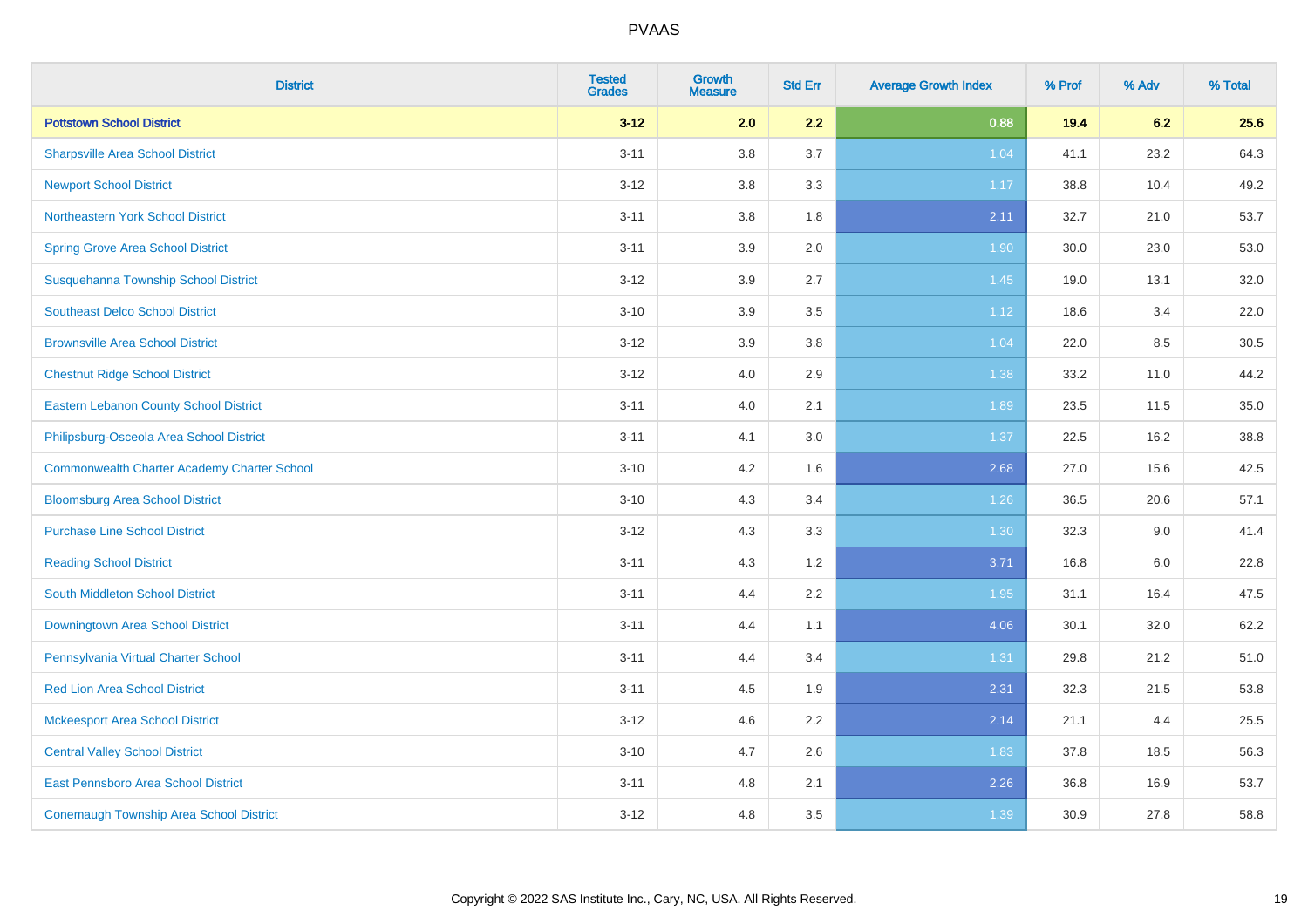| <b>District</b>                                | <b>Tested</b><br><b>Grades</b> | <b>Growth</b><br><b>Measure</b> | <b>Std Err</b> | <b>Average Growth Index</b> | % Prof | % Adv | % Total |
|------------------------------------------------|--------------------------------|---------------------------------|----------------|-----------------------------|--------|-------|---------|
| <b>Pottstown School District</b>               | $3 - 12$                       | 2.0                             | 2.2            | 0.88                        | 19.4   | 6.2   | 25.6    |
| <b>Wallingford-Swarthmore School District</b>  | $3 - 10$                       | 5.0                             | 2.2            | 2.25                        | 33.3   | 37.1  | 70.4    |
| Johnsonburg Area School District               | $3 - 11$                       | 5.0                             | 3.9            | 1.27                        | 35.5   | 11.8  | 47.4    |
| Aspira Bilingual Cyber Charter School          | $3 - 11$                       | 5.1                             | 5.8            | 0.87                        | 4.8    | 0.0   | 4.8     |
| Hope For Hyndman Charter School                | $3 - 11$                       | 5.1                             | 5.8            | 0.88                        | 14.3   | 7.1   | 21.4    |
| <b>Lower Dauphin School District</b>           | $3 - 11$                       | 5.3                             | 1.8            | 3.03                        | 30.6   | 26.8  | 57.5    |
| <b>Great Valley School District</b>            | $3 - 11$                       | 5.4                             | 2.0            | 2.77                        | 33.8   | 33.5  | 67.3    |
| <b>Galeton Area School District</b>            | $3 - 11$                       | 5.4                             | 5.4            | 1.01                        | 33.3   | 22.2  | 55.6    |
| <b>Pennsbury School District</b>               | $3 - 11$                       | 5.6                             | 1.3            | 4.38                        | 37.7   | 27.7  | 65.4    |
| <b>Crawford Central School District</b>        | $3 - 11$                       | 5.7                             | 2.1            | 2.71                        | 26.4   | 15.8  | 42.1    |
| <b>Wyalusing Area School District</b>          | $3 - 12$                       | 5.7                             | 3.2            | 1.78                        | 38.6   | 12.9  | 51.4    |
| <b>Upper Perkiomen School District</b>         | $3 - 11$                       | 5.7                             | 1.9            | 3.04                        | 25.4   | 19.9  | 45.4    |
| <b>Sayre Area School District</b>              | $3 - 11$                       | 5.8                             | 3.2            | 1.81                        | 30.3   | 21.0  | 51.3    |
| <b>Smethport Area School District</b>          | $3 - 12$                       | 5.8                             | 3.8            | 1.52                        | 24.6   | 20.0  | 44.6    |
| <b>Brandywine Heights Area School District</b> | $3 - 11$                       | 5.8                             | 2.6            | 2.27                        | 27.7   | 28.6  | 56.2    |
| <b>Halifax Area School District</b>            | $3 - 11$                       | 5.8                             | 3.5            | 1.64                        | 32.1   | 18.9  | 50.9    |
| <b>Salisbury Township School District</b>      | $3 - 11$                       | 5.8                             | 3.6            | 1.62                        | 24.4   | 12.6  | 37.0    |
| Huntingdon Area School District                | $3 - 11$                       | 5.8                             | 2.6            | 2.28                        | 27.8   | 17.4  | 45.2    |
| <b>Donegal School District</b>                 | $3 - 12$                       | 5.9                             | 2.2            | 2.72                        | 34.1   | 23.1  | 57.2    |
| Saint Marys Area School District               | $3 - 11$                       | $6.0\,$                         | 2.2            | 2.69                        | 35.4   | 18.3  | 53.7    |
| South Fayette Township School District         | $3 - 11$                       | 6.0                             | 1.8            | 3.33                        | 32.2   | 38.3  | 70.5    |
| <b>Hazleton Area School District</b>           | $3 - 11$                       | 6.0                             | 1.6            | 3.85                        | 20.5   | 9.0   | 29.5    |
| <b>Penncrest School District</b>               | $3 - 11$                       | 6.0                             | 1.9            | 3.24                        | 31.1   | 16.9  | 48.0    |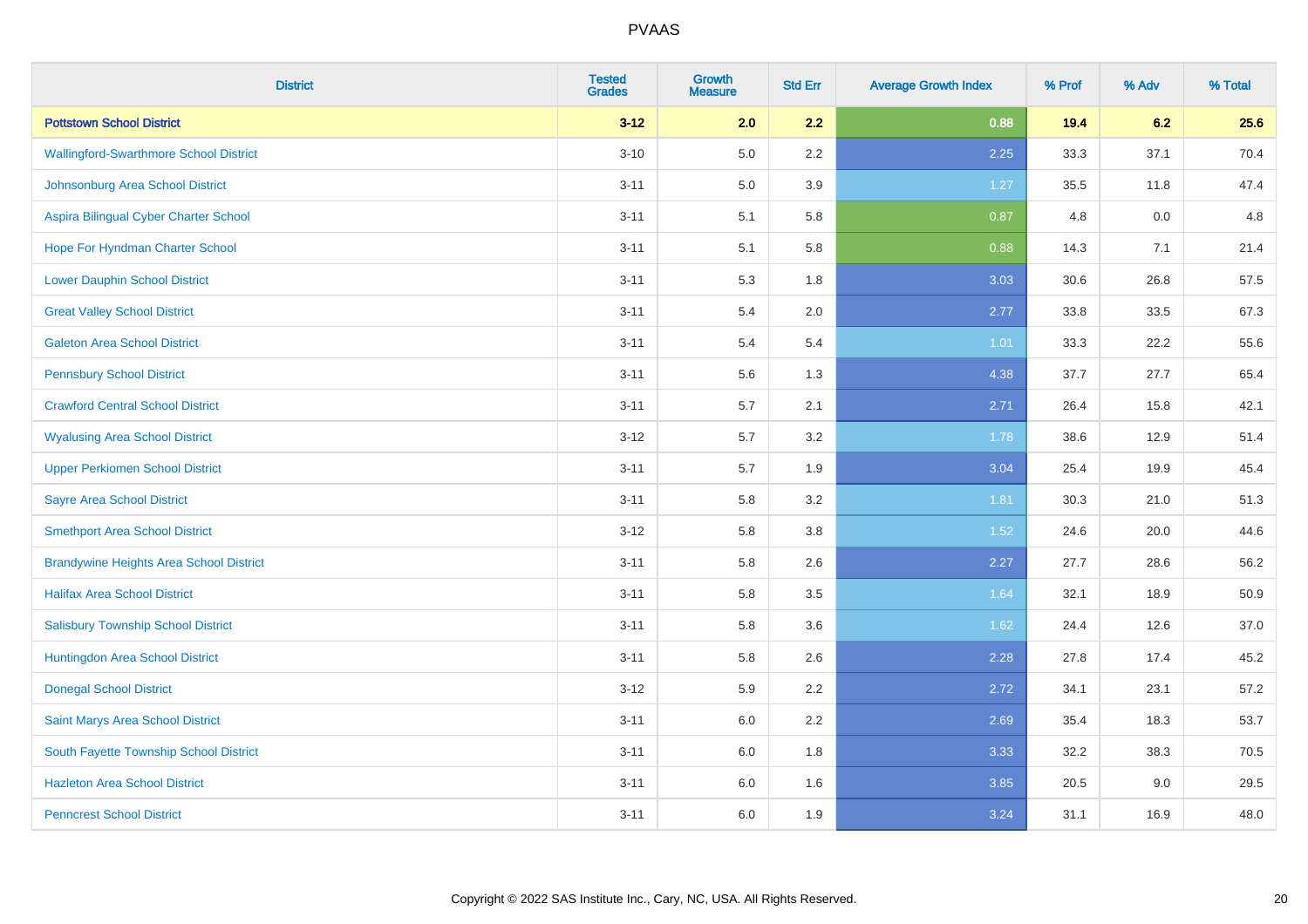| <b>District</b>                                | <b>Tested</b><br><b>Grades</b> | <b>Growth</b><br><b>Measure</b> | <b>Std Err</b> | <b>Average Growth Index</b> | % Prof | % Adv | % Total |
|------------------------------------------------|--------------------------------|---------------------------------|----------------|-----------------------------|--------|-------|---------|
| <b>Pottstown School District</b>               | $3 - 12$                       | 2.0                             | 2.2            | 0.88                        | 19.4   | 6.2   | 25.6    |
| <b>Multicultural Academy Charter School</b>    | $9 - 11$                       | 6.0                             | 3.4            | 1.77                        | 12.3   | 0.0   | 12.3    |
| Northern Lehigh School District                | $3 - 12$                       | 6.1                             | 2.5            | 2.42                        | 21.4   | 18.0  | 39.3    |
| South Butler County School District            | $3 - 10$                       | 6.3                             | 2.2            | 2.80                        | 37.8   | 19.2  | 57.0    |
| <b>United School District</b>                  | $3 - 11$                       | 6.3                             | 3.3            | 1.89                        | 38.8   | 16.3  | 55.0    |
| <b>Easton Area School District</b>             | $3 - 12$                       | 6.3                             | 1.3            | 4.91                        | 24.1   | 13.0  | 37.1    |
| <b>Bedford Area School District</b>            | $3 - 11$                       | 6.4                             | 2.4            | 2.68                        | 31.0   | 20.6  | 51.6    |
| People For People Charter School               | $3 - 12$                       | 6.4                             | 5.6            | 1.15                        | 2.4    | 0.0   | 2.4     |
| <b>Tamaqua Area School District</b>            | $3 - 12$                       | 6.5                             | 2.4            | 2.72                        | 34.3   | 17.5  | 51.8    |
| <b>Port Allegany School District</b>           | $3 - 11$                       | $6.5\,$                         | 3.7            | 1.74                        | 26.4   | 11.3  | 37.7    |
| 21st Century Cyber Charter School              | $6 - 12$                       | 6.6                             | 2.1            | 3.16                        | 29.0   | 21.8  | 50.8    |
| <b>Mars Area School District</b>               | $3 - 10$                       | 6.6                             | 1.9            | 3.45                        | 36.7   | 32.4  | 69.1    |
| <b>Mastery Charter School - Hardy Williams</b> | $3 - 11$                       | 6.6                             | 3.0            | 2.21                        | 24.7   | 1.2   | 25.9    |
| <b>Bellefonte Area School District</b>         | $3 - 11$                       | 6.7                             | 2.0            | 3.34                        | 28.8   | 21.5  | 50.2    |
| <b>Abington Heights School District</b>        | $3 - 11$                       | 6.7                             | 1.7            | 4.00                        | 33.8   | 31.7  | 65.5    |
| Pennsylvania Distance Learning Charter School  | $3 - 12$                       | 6.8                             | 3.4            | 1.99                        | 19.8   | 6.2   | 25.9    |
| <b>Northern Potter School District</b>         | $3 - 12$                       | 6.8                             | 4.6            | 1.48                        | 30.6   | 11.1  | 41.7    |
| Northern Tioga School District                 | $3 - 12$                       | $6.8\,$                         | 2.6            | 2.64                        | 25.0   | 16.9  | 41.9    |
| <b>Brookville Area School District</b>         | $3 - 11$                       | 6.8                             | 3.1            | 2.19                        | 46.1   | 14.6  | 60.7    |
| <b>Ephrata Area School District</b>            | $3 - 11$                       | 6.8                             | 1.7            | 4.08                        | 31.6   | 17.1  | 48.8    |
| <b>Muncy School District</b>                   | $3 - 11$                       | 6.9                             | 3.3            | 2.12                        | 37.6   | 18.8  | 56.4    |
| <b>William Penn School District</b>            | $3 - 12$                       | 7.0                             | 1.9            | 3.61                        | 14.0   | 7.2   | 21.3    |
| <b>Bentworth School District</b>               | $3 - 11$                       | 7.0                             | 3.0            | 2.36                        | 26.6   | 17.0  | 43.6    |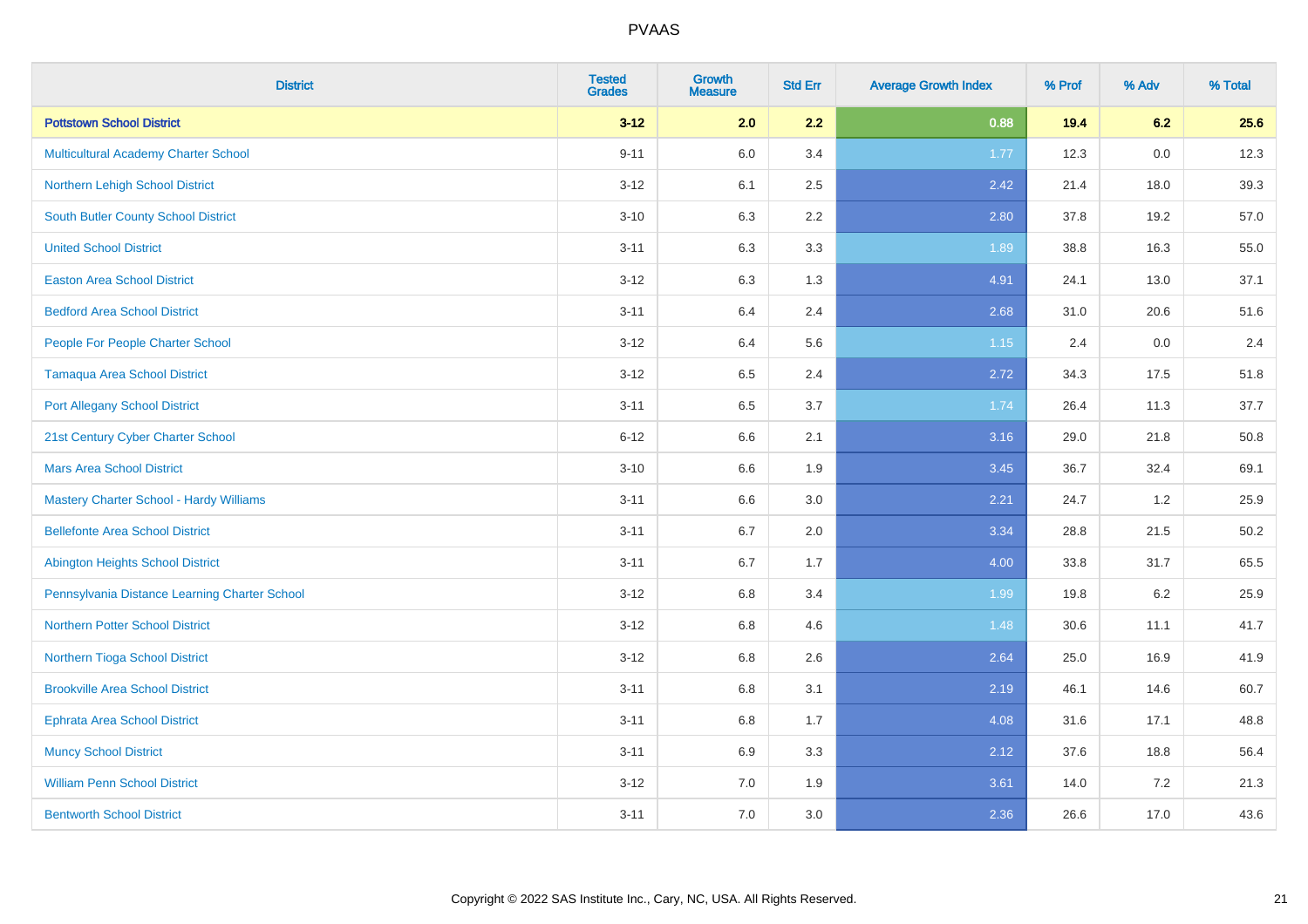| <b>District</b>                               | <b>Tested</b><br><b>Grades</b> | Growth<br><b>Measure</b> | <b>Std Err</b> | <b>Average Growth Index</b> | % Prof | % Adv | % Total |
|-----------------------------------------------|--------------------------------|--------------------------|----------------|-----------------------------|--------|-------|---------|
| <b>Pottstown School District</b>              | $3 - 12$                       | 2.0                      | 2.2            | 0.88                        | 19.4   | 6.2   | 25.6    |
| <b>Leechburg Area School District</b>         | $3 - 11$                       | 7.0                      | 3.9            | 1.79                        | 37.7   | 4.9   | 42.6    |
| <b>Penn Manor School District</b>             | $3 - 11$                       | 7.1                      | 1.5            | 4.82                        | 26.7   | 20.5  | 47.2    |
| <b>Elizabethtown Area School District</b>     | $3 - 12$                       | 7.1                      | 1.7            | 4.19                        | 36.4   | 27.6  | 64.0    |
| <b>Esperanza Cyber Charter School</b>         | $3 - 11$                       | 7.1                      | 6.1            | $1.15$                      | 8.8    | 2.9   | 11.8    |
| <b>Conrad Weiser Area School District</b>     | $3 - 11$                       | 7.1                      | 2.1            | 3.34                        | 28.2   | 14.4  | 42.6    |
| Dr Robert Ketterer Charter School Inc         | $6 - 12$                       | 7.1                      | 4.3            | 1.66                        | 7.3    | 1.7   | 9.0     |
| <b>Dover Area School District</b>             | $3 - 12$                       | 7.1                      | 1.9            | 3.78                        | 33.0   | 18.7  | 51.7    |
| <b>Phoenixville Area School District</b>      | $3 - 11$                       | 7.3                      | 1.8            | 3.96                        | 32.3   | 27.6  | 59.8    |
| <b>York Suburban School District</b>          | $3 - 11$                       | 7.4                      | 2.1            | 3.55                        | 24.9   | 31.2  | 56.1    |
| <b>Pennridge School District</b>              | $3 - 10$                       | 7.4                      | 1.5            | 5.10                        | 32.0   | 27.6  | 59.6    |
| <b>Hampton Township School District</b>       | $3 - 11$                       | 7.4                      | 2.0            | 3.79                        | 37.9   | 39.2  | 77.0    |
| <b>Radnor Township School District</b>        | $3 - 12$                       | 7.5                      | 1.9            | 4.03                        | 33.0   | 38.3  | 71.3    |
| <b>Stroudsburg Area School District</b>       | $3 - 11$                       | 7.5                      | 1.6            | 4.70                        | 30.4   | 18.3  | 48.7    |
| <b>Bald Eagle Area School District</b>        | $3 - 11$                       | 7.6                      | 2.5            | 3.00                        | 31.6   | 15.6  | 47.3    |
| <b>Conewago Valley School District</b>        | $3 - 12$                       | 7.6                      | 1.7            | 4.46                        | 41.3   | 19.4  | 60.6    |
| <b>Avon Grove School District</b>             | $3 - 10$                       | 7.6                      | 1.4            | 5.29                        | 33.7   | 33.2  | 67.0    |
| <b>Juniata County School District</b>         | $3 - 12$                       | 7.7                      | 2.0            | 3.81                        | 22.9   | 18.9  | 41.8    |
| <b>Palisades School District</b>              | $3 - 11$                       | 7.7                      | 2.9            | 2.66                        | 27.8   | 20.3  | 48.1    |
| <b>Keystone School District</b>               | $3 - 11$                       | 7.8                      | 5.7            | 1.37                        | 35.0   | 45.0  | 80.0    |
| <b>Glendale School District</b>               | $3 - 10$                       | 7.9                      | 3.5            | 2.25                        | 42.6   | 9.3   | 51.8    |
| <b>Mastery Charter School - Thomas Campus</b> | $3 - 10$                       | 7.9                      | 5.7            | 1.39                        | 12.5   | 0.0   | 12.5    |
| Pennsylvania Leadership Charter School        | $3 - 11$                       | 8.0                      | 1.9            | 4.22                        | 33.1   | 27.8  | 60.9    |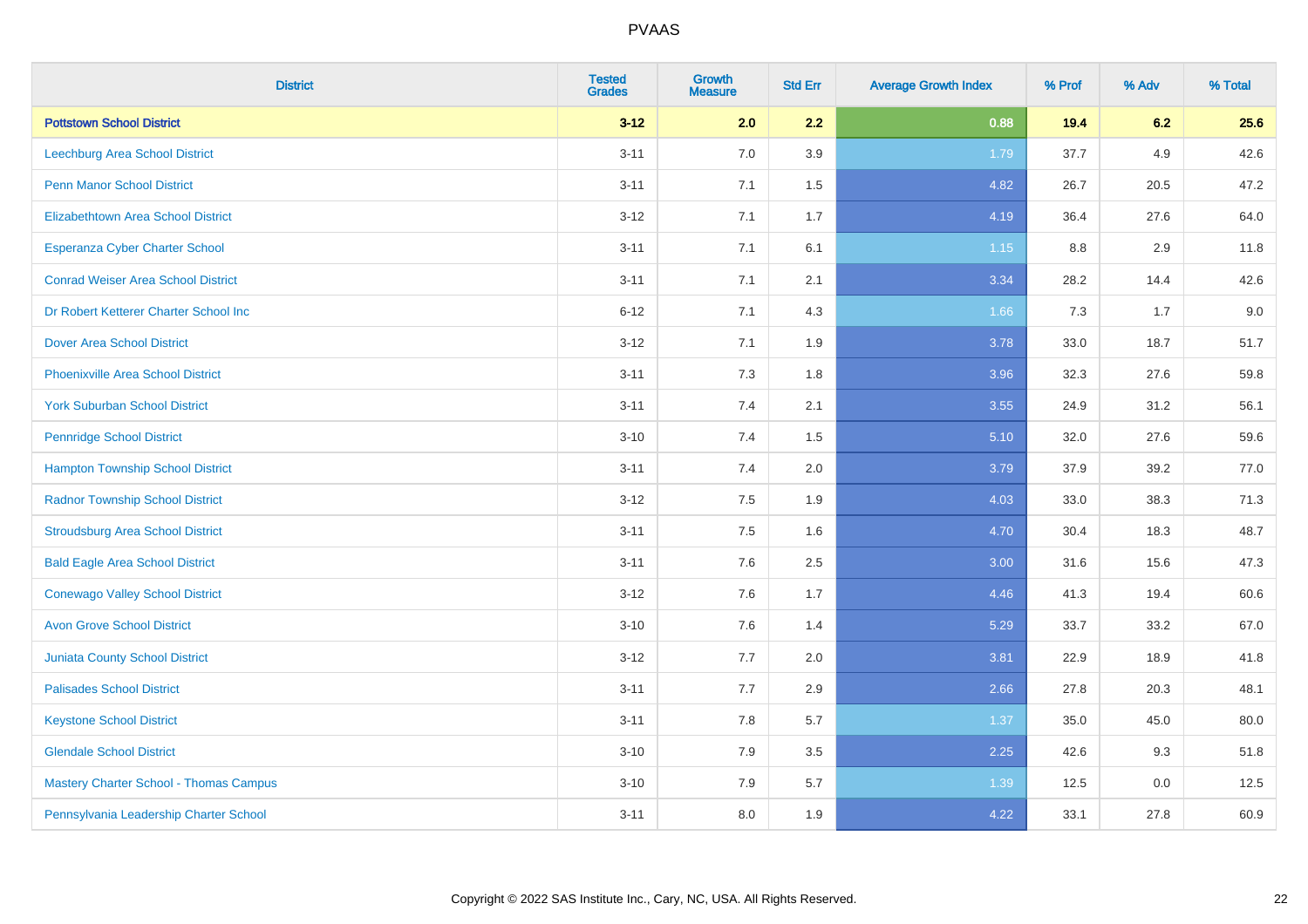| <b>District</b>                                | <b>Tested</b><br><b>Grades</b> | <b>Growth</b><br><b>Measure</b> | <b>Std Err</b> | <b>Average Growth Index</b> | % Prof | % Adv | % Total |
|------------------------------------------------|--------------------------------|---------------------------------|----------------|-----------------------------|--------|-------|---------|
| <b>Pottstown School District</b>               | $3 - 12$                       | 2.0                             | 2.2            | 0.88                        | 19.4   | 6.2   | 25.6    |
| <b>Dallas School District</b>                  | $3 - 11$                       | 8.1                             | 2.1            | 3.87                        | 32.4   | 22.4  | 54.8    |
| <b>Benton Area School District</b>             | $3 - 10$                       | 8.1                             | 4.0            | 2.01                        | 35.7   | 28.6  | 64.3    |
| <b>Cornwall-Lebanon School District</b>        | $3 - 11$                       | 8.2                             | 1.6            | 5.24                        | 28.0   | 20.5  | 48.6    |
| <b>Blue Ridge School District</b>              | $3 - 11$                       | 8.3                             | 3.7            | 2.24                        | 29.6   | 9.3   | 38.9    |
| <b>Fairview School District</b>                | $3 - 11$                       | 8.3                             | 2.4            | 3.43                        | 41.9   | 34.9  | 76.7    |
| <b>Canton Area School District</b>             | $3 - 11$                       | 8.4                             | 2.9            | 2.92                        | 13.8   | 23.0  | 36.8    |
| Northern York County School District           | $3 - 11$                       | 8.4                             | 1.8            | 4.63                        | 24.3   | 23.1  | 47.4    |
| <b>Neshaminy School District</b>               | $3 - 11$                       | 8.6                             | 1.3            | 6.56                        | 31.3   | 23.9  | 55.2    |
| Oil City Area School District                  | $3 - 11$                       | 8.6                             | 2.4            | 3.56                        | 29.1   | 13.1  | 42.2    |
| <b>West Allegheny School District</b>          | $3 - 12$                       | 8.6                             | 2.0            | 4.34                        | 37.3   | 27.2  | 64.5    |
| <b>Lower Moreland Township School District</b> | $3 - 11$                       | 8.7                             | 2.0            | 4.35                        | 38.2   | 33.2  | 71.4    |
| <b>Tredyffrin-Easttown School District</b>     | $3 - 10$                       | 8.7                             | 2.4            | 3.57                        | 35.2   | 35.8  | 71.0    |
| <b>Homer-Center School District</b>            | $3 - 11$                       | 8.8                             | 3.5            | 2.53                        | 38.0   | 17.7  | 55.8    |
| <b>Kane Area School District</b>               | $3 - 10$                       | 8.8                             | 2.9            | 3.07                        | 31.4   | 19.8  | 51.2    |
| <b>Wallenpaupack Area School District</b>      | $3 - 11$                       | $8.8\,$                         | 2.1            | 4.28                        | 28.5   | 18.9  | 47.4    |
| <b>East Penn School District</b>               | $3 - 11$                       | 8.9                             | 1.2            | 7.61                        | 32.8   | 26.4  | 59.2    |
| <b>Spring Cove School District</b>             | $3 - 11$                       | 9.1                             | 2.4            | 3.77                        | 31.8   | 25.4  | 57.1    |
| <b>Millcreek Township School District</b>      | $3 - 11$                       | 9.1                             | 1.4            | 6.61                        | 34.5   | 30.1  | 64.6    |
| <b>Pine-Richland School District</b>           | $3 - 11$                       | 9.3                             | 1.7            | 5.56                        | 42.3   | 35.8  | 78.1    |
| <b>Valley View School District</b>             | $3 - 11$                       | 9.3                             | 2.2            | 4.18                        | 26.6   | 23.1  | 49.7    |
| <b>Kutztown Area School District</b>           | $3 - 12$                       | 9.3                             | 2.8            | 3.34                        | 38.5   | 14.6  | 53.2    |
| <b>Apollo-Ridge School District</b>            | $3 - 12$                       | 9.5                             | 3.0            | 3.23                        | 34.0   | 9.4   | 43.4    |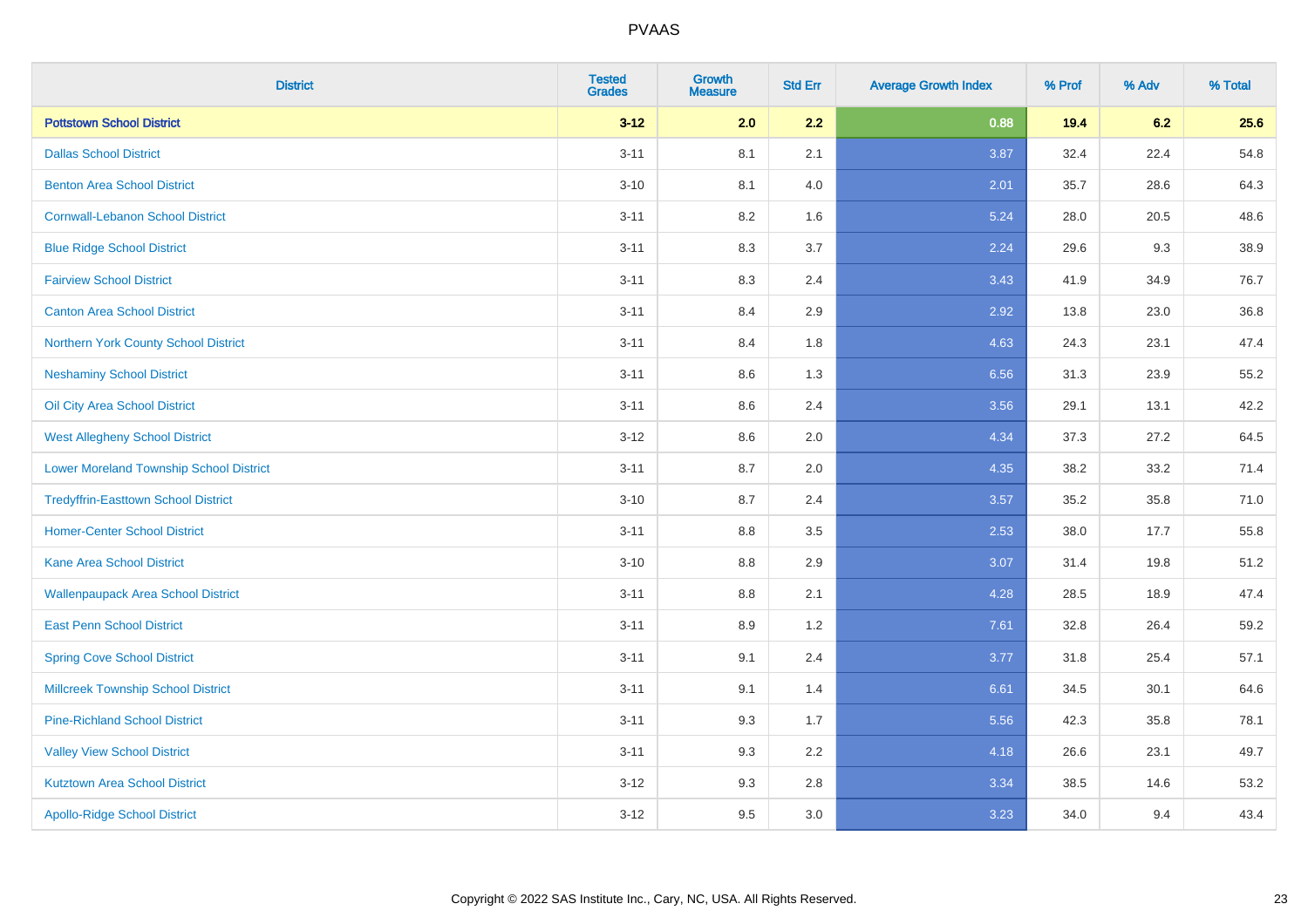| <b>District</b>                          | <b>Tested</b><br><b>Grades</b> | <b>Growth</b><br><b>Measure</b> | <b>Std Err</b> | <b>Average Growth Index</b> | % Prof | % Adv | % Total |
|------------------------------------------|--------------------------------|---------------------------------|----------------|-----------------------------|--------|-------|---------|
| <b>Pottstown School District</b>         | $3 - 12$                       | 2.0                             | 2.2            | 0.88                        | 19.4   | 6.2   | 25.6    |
| <b>Avon Grove Charter School</b>         | $3 - 11$                       | 9.8                             | 3.1            | 3.18                        | 32.4   | 26.0  | 58.4    |
| <b>Armstrong School District</b>         | $3 - 11$                       | 9.8                             | 1.6            | 6.22                        | 32.8   | 24.6  | 57.4    |
| <b>Oswayo Valley School District</b>     | $3 - 12$                       | 9.9                             | 5.1            | 1.93                        | 26.5   | 44.1  | 70.6    |
| <b>Fleetwood Area School District</b>    | $3 - 10$                       | 10.4                            | 2.0            | 5.19                        | 31.7   | 25.8  | 57.5    |
| <b>Warrior Run School District</b>       | $3 - 11$                       | 10.5                            | 2.7            | 3.86                        | 34.1   | 16.8  | 50.9    |
| <b>Manheim Township School District</b>  | $3 - 12$                       | 10.9                            | 1.5            | 7.51                        | 30.9   | 31.0  | 61.9    |
| <b>Methacton School District</b>         | $3 - 11$                       | 11.0                            | 1.6            | 6.94                        | 36.0   | 33.6  | 69.6    |
| <b>West Perry School District</b>        | $3 - 11$                       | 11.0                            | 2.3            | 4.76                        | 26.9   | 20.5  | 47.4    |
| Lampeter-Strasburg School District       | $3 - 12$                       | 11.0                            | 1.9            | 5.69                        | 35.4   | 32.3  | 67.7    |
| Wilmington Area School District          | $3 - 11$                       | 11.1                            | 3.3            | 3.37                        | 29.8   | 26.2  | 56.0    |
| <b>Belle Vernon Area School District</b> | $3 - 11$                       | 11.1                            | 2.3            | 4.88                        | 31.6   | 25.4  | 57.1    |
| <b>Steel Valley School District</b>      | $3 - 11$                       | 11.1                            | 3.3            | 3.33                        | 34.8   | 10.1  | 44.9    |
| <b>Upper Darby School District</b>       | $3-12$                         | 11.2                            | 1.4            | 8.28                        | 23.8   | 11.8  | 35.6    |
| <b>Greenwood School District</b>         | $3 - 11$                       | 11.3                            | 3.6            | 3.14                        | 31.2   | 32.8  | 63.9    |
| <b>Franklin Regional School District</b> | $3 - 11$                       | 11.3                            | 1.8            | 6.13                        | 30.0   | 35.0  | 65.0    |
| <b>Lehighton Area School District</b>    | $3 - 11$                       | 11.4                            | 2.4            | 4.84                        | 30.5   | 24.9  | 55.3    |
| <b>Line Mountain School District</b>     | $3 - 11$                       | 11.7                            | 3.9            | 3.01                        | 40.4   | 42.3  | 82.7    |
| <b>Whitehall-Coplay School District</b>  | $3 - 11$                       | 11.8                            | 1.7            | 7.06                        | 32.3   | 21.7  | 54.0    |
| <b>Indiana Area School District</b>      | $3 - 11$                       | 12.0                            | 2.0            | 5.98                        | 30.0   | 30.4  | 60.3    |
| <b>Blue Mountain School District</b>     | $3 - 10$                       | 12.2                            | 2.1            | 5.81                        | 30.7   | 26.1  | 56.8    |
| <b>Quaker Valley School District</b>     | $3 - 11$                       | 12.2                            | 2.5            | 4.90                        | 39.5   | 26.4  | 65.9    |
| <b>Montrose Area School District</b>     | $3 - 10$                       | 12.3                            | 2.8            | 4.41                        | 37.8   | 28.9  | 66.7    |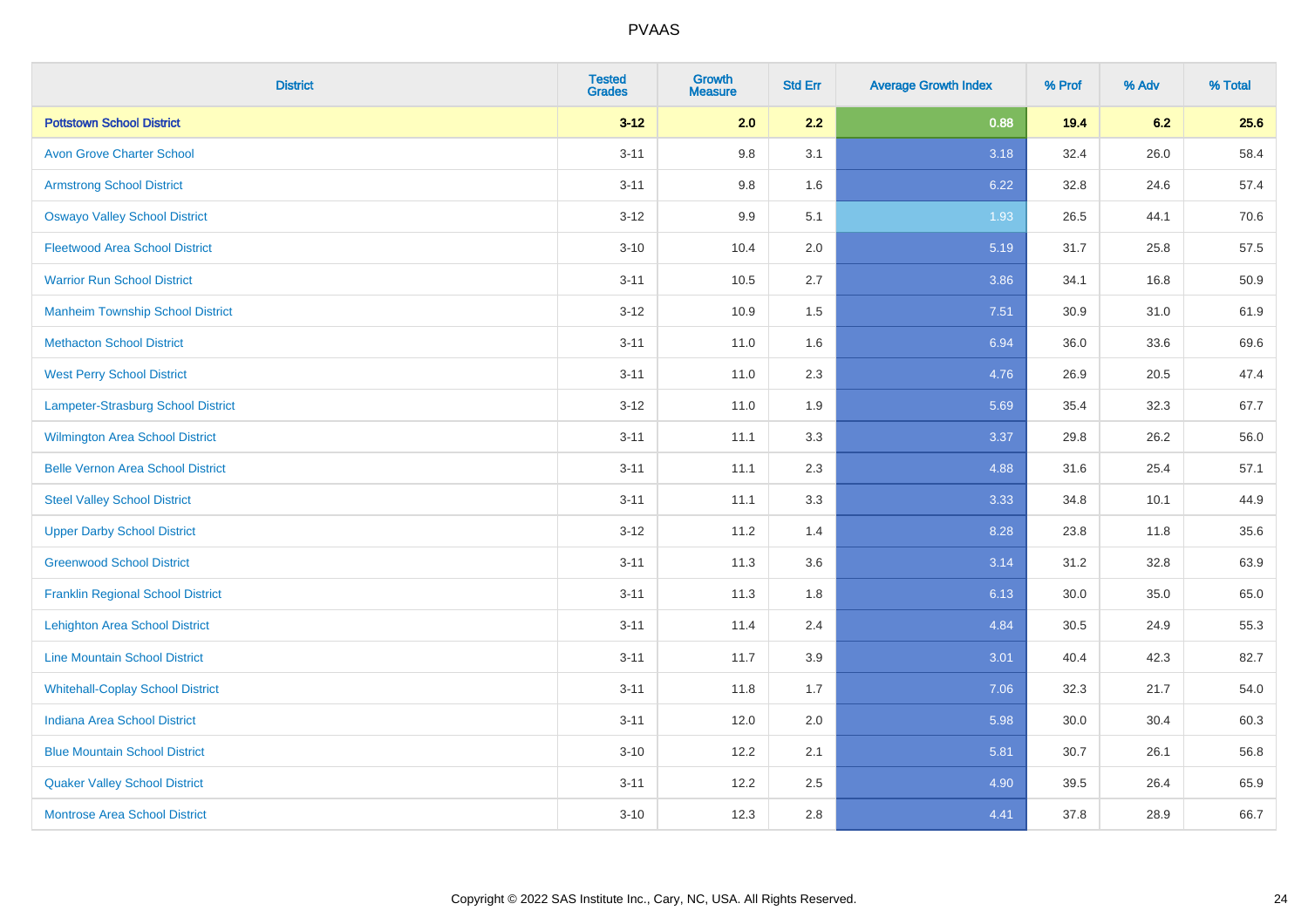| <b>District</b>                                 | <b>Tested</b><br><b>Grades</b> | <b>Growth</b><br><b>Measure</b> | <b>Std Err</b> | <b>Average Growth Index</b> | % Prof | % Adv | % Total |
|-------------------------------------------------|--------------------------------|---------------------------------|----------------|-----------------------------|--------|-------|---------|
| <b>Pottstown School District</b>                | $3 - 12$                       | 2.0                             | 2.2            | 0.88                        | 19.4   | 6.2   | 25.6    |
| <b>Mifflin County School District</b>           | $3 - 11$                       | 12.3                            | 1.6            | 7.69                        | 35.1   | 15.1  | 50.3    |
| <b>Cocalico School District</b>                 | $3 - 11$                       | 12.3                            | 1.9            | 6.48                        | 28.2   | 32.3  | 60.5    |
| Allegheny-Clarion Valley School District        | $3 - 10$                       | 12.3                            | 4.1            | 3.03                        | 33.3   | 19.0  | 52.4    |
| <b>Manheim Central School District</b>          | $3 - 11$                       | 12.8                            | 2.0            | 6.52                        | 27.8   | 35.4  | 63.2    |
| Pen Argyl Area School District                  | $3 - 12$                       | 12.8                            | 2.5            | 5.10                        | 28.5   | 23.8  | 52.3    |
| <b>Central York School District</b>             | $3 - 12$                       | 12.9                            | 1.5            | 8.64                        | 31.4   | 24.1  | 55.5    |
| <b>Laurel School District</b>                   | $3 - 11$                       | 13.0                            | 3.1            | 4.19                        | 30.3   | 15.7  | 46.1    |
| <b>North Pocono School District</b>             | $3 - 11$                       | 13.1                            | 3.7            | 3.54                        | 31.4   | 33.3  | 64.7    |
| Maritime Academy Charter School                 | $3 - 10$                       | 13.2                            | 3.1            | 4.29                        | 24.0   | 1.3   | 25.3    |
| <b>Lakeland School District</b>                 | $3 - 11$                       | 13.3                            | 2.8            | 4.80                        | 22.2   | 21.2  | 43.4    |
| <b>Tuscarora School District</b>                | $3 - 11$                       | 13.4                            | 2.2            | 6.20                        | 37.1   | 26.3  | 63.4    |
| <b>Hempfield School District</b>                | $3 - 11$                       | 13.4                            | 1.3            | 10.53                       | 29.9   | 36.8  | 66.7    |
| <b>Harbor Creek School District</b>             | $3 - 11$                       | 13.4                            | 2.3            | 5.80                        | 34.5   | 40.7  | 75.2    |
| <b>Council Rock School District</b>             | $3 - 11$                       | 13.5                            | 1.1            | 12.27                       | 32.0   | 35.4  | 67.4    |
| <b>Iroquois School District</b>                 | $3 - 11$                       | 13.6                            | 2.8            | 4.83                        | 33.3   | 16.0  | 49.4    |
| <b>Upper Saint Clair School District</b>        | $3 - 11$                       | 13.8                            | 1.8            | 7.86                        | 32.2   | 44.5  | 76.7    |
| <b>Upper Merion Area School District</b>        | $3 - 11$                       | 14.0                            | 2.0            | 7.15                        | 34.4   | 32.6  | 67.0    |
| <b>Hermitage School District</b>                | $3 - 12$                       | 14.0                            | 2.5            | 5.59                        | 34.0   | 27.0  | 61.0    |
| <b>Peters Township School District</b>          | $3 - 11$                       | 14.1                            | 1.7            | 8.16                        | 35.2   | 41.6  | 76.8    |
| Penns Valley Area School District               | $3 - 12$                       | 14.1                            | 2.6            | 5.33                        | 29.6   | 23.3  | 52.9    |
| Capital Area School for the Arts Charter School | $9 - 11$                       | 14.2                            | 4.5            | 3.13                        | 27.5   | 30.0  | 57.5    |
| <b>Agora Cyber Charter School</b>               | $3 - 11$                       | 14.6                            | 2.4            | 6.03                        | 24.7   | 19.5  | 44.2    |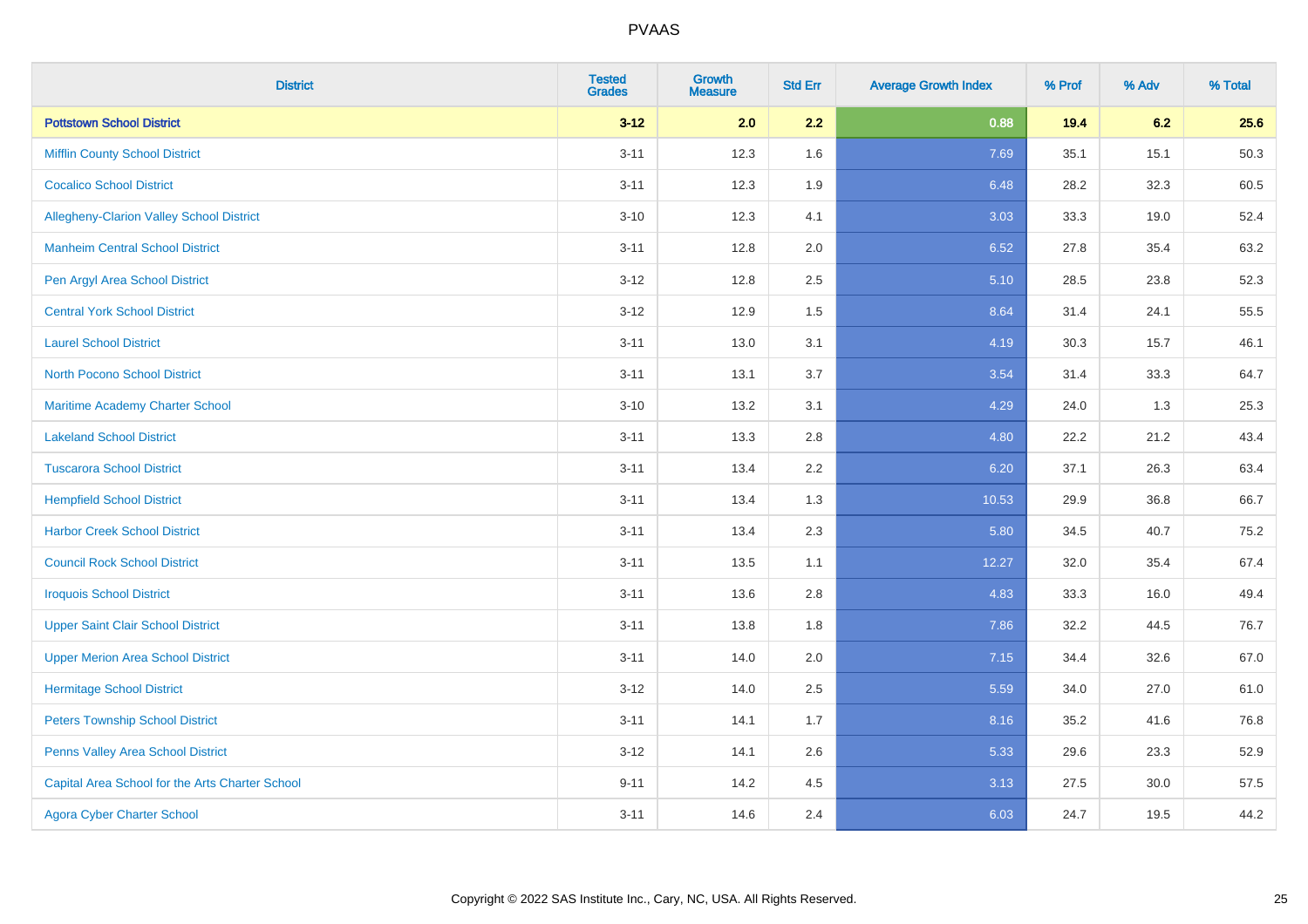| <b>District</b>                               | <b>Tested</b><br><b>Grades</b> | <b>Growth</b><br><b>Measure</b> | <b>Std Err</b> | <b>Average Growth Index</b> | % Prof | % Adv | % Total |
|-----------------------------------------------|--------------------------------|---------------------------------|----------------|-----------------------------|--------|-------|---------|
| <b>Pottstown School District</b>              | $3 - 12$                       | 2.0                             | 2.2            | 0.88                        | 19.4   | 6.2   | 25.6    |
| <b>Coudersport Area School District</b>       | $3 - 11$                       | 14.8                            | 3.4            | 4.33                        | 34.7   | 28.0  | 62.7    |
| Lake-Lehman School District                   | $3 - 11$                       | 14.9                            | 2.8            | 5.34                        | 25.8   | 22.5  | 48.3    |
| <b>Southern York County School District</b>   | $3 - 11$                       | 15.5                            | 1.8            | 8.48                        | 37.6   | 29.2  | 66.8    |
| <b>Central Bucks School District</b>          | $3 - 11$                       | 15.5                            | 0.9            | 17.94                       | 34.8   | 41.4  | 76.2    |
| <b>Delaware Valley School District</b>        | $3 - 11$                       | 15.7                            | 1.6            | 9.62                        | 36.7   | 32.1  | 68.8    |
| <b>Punxsutawney Area School District</b>      | $3 - 11$                       | 15.8                            | 2.7            | 5.83                        | 18.6   | 29.0  | 47.6    |
| <b>Unionville-Chadds Ford School District</b> | $3 - 11$                       | 15.8                            | 1.7            | 9.12                        | 31.2   | 48.0  | 79.2    |
| Palmyra Area School District                  | $3 - 11$                       | 16.2                            | 1.8            | 9.02                        | 38.8   | 34.0  | 72.8    |
| <b>Upper Dauphin Area School District</b>     | $3 - 11$                       | 16.5                            | 5.1            | 3.26                        | 37.5   | 26.8  | 64.3    |
| <b>Spring-Ford Area School District</b>       | $3 - 11$                       | 16.6                            | 1.2            | 14.02                       | 30.4   | 45.3  | 75.7    |
| <b>West Branch Area School District</b>       | $3 - 11$                       | 17.0                            | 3.3            | 5.20                        | 47.1   | 19.1  | 66.2    |
| North Penn School District                    | $3 - 11$                       | 17.6                            | 1.0            | 17.53                       | 30.8   | 35.7  | 66.4    |
| <b>Fox Chapel Area School District</b>        | $3 - 11$                       | 17.6                            | 1.9            | 9.47                        | 22.9   | 52.0  | 74.9    |
| <b>Pequea Valley School District</b>          | $3 - 11$                       | 18.0                            | 3.1            | 5.74                        | 29.2   | 37.5  | 66.7    |
| North Allegheny School District               | $3 - 11$                       | 18.0                            | 1.3            | 14.25                       | 30.5   | 42.9  | 73.4    |
| <b>Danville Area School District</b>          | $3 - 11$                       | 18.4                            | 2.6            | 7.19                        | 32.0   | 46.1  | 78.1    |
| <b>Souderton Area School District</b>         | $3 - 11$                       | 18.5                            | 1.4            | 12.86                       | 39.2   | 31.2  | 70.4    |
| <b>Cumberland Valley School District</b>      | $3 - 12$                       | 18.6                            | 1.2            | 15.79                       | 31.3   | 39.2  | 70.5    |
| <b>Lower Merion School District</b>           | $3 - 11$                       | 18.9                            | 1.2            | 15.42                       | 29.4   | 48.6  | 78.0    |
| <b>Saucon Valley School District</b>          | $3 - 11$                       | 18.9                            | 2.2            | 8.48                        | 26.0   | 39.6  | 65.6    |
| <b>Berlin Brothersvalley School District</b>  | $3 - 11$                       | 19.6                            | 4.0            | 4.93                        | 28.3   | 41.3  | 69.6    |
| <b>Dallastown Area School District</b>        | $3 - 11$                       | 19.9                            | 1.4            | 14.14                       | 36.8   | 34.2  | 71.0    |